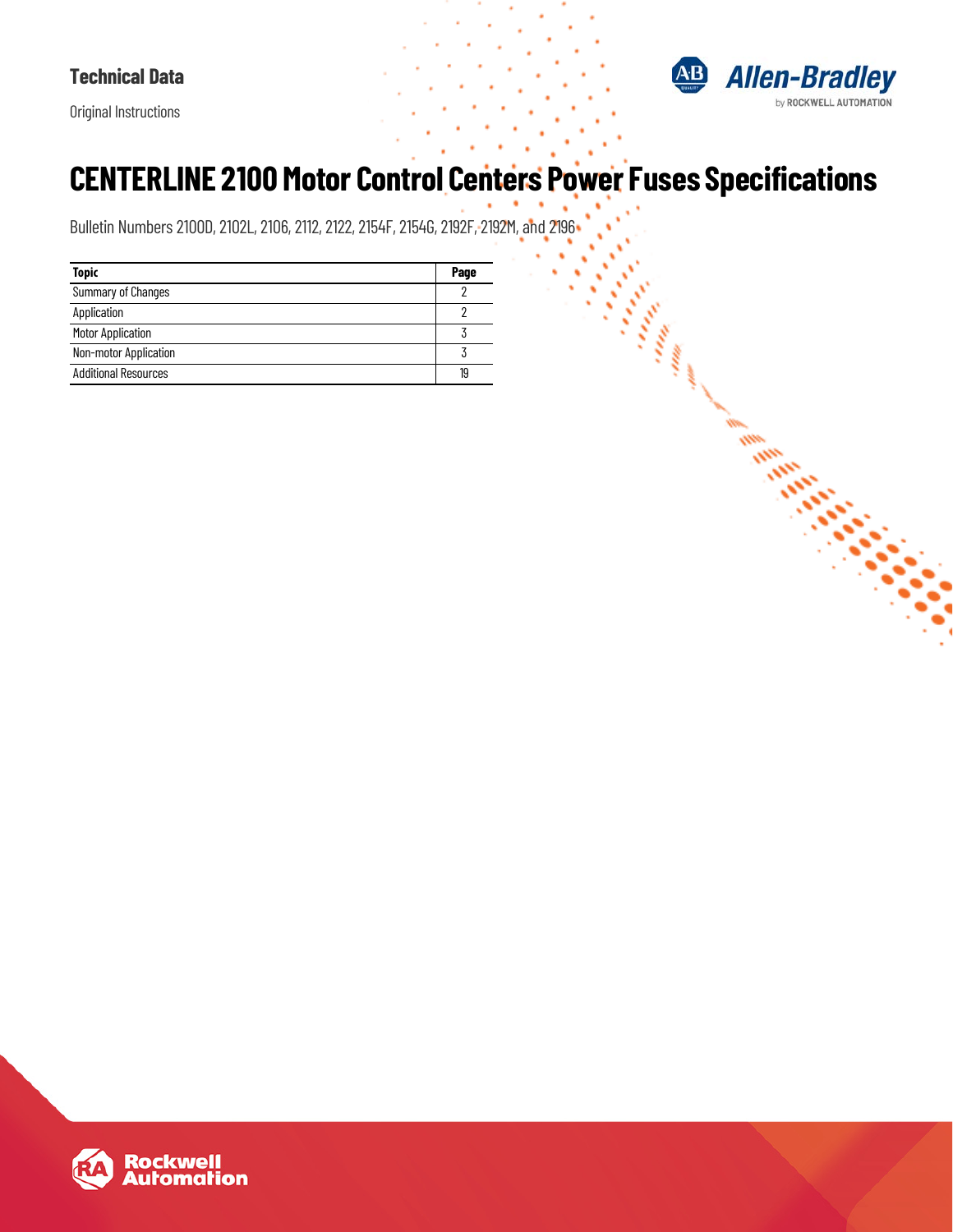# <span id="page-1-0"></span>**Summary of Changes**

This publication contains the following new or updated information. This list includes substantive updates only and is not intended to reflect all changes.

| <b>Topic</b>                                                                 | Page       |
|------------------------------------------------------------------------------|------------|
| Removed information for Bulletin Numbers 2102H, 2126, 2172.                  | Throuahout |
| Updated the available ampere rating for 200 A and 400 A disconnect switches. | Throuahout |

# <span id="page-1-1"></span>**Application**

The information in this publication applies to the selection of the following fuses:

- 3-phase motor power fuses in 460V and 575V applications
- power fuses in branch circuit or non-motor applications

See publication [2100-CA004](https://literature.rockwellautomation.com/idc/groups/literature/documents/ca/2100-ca004_-en-p.pdf) for ordering information.

Power fuses for motor applications are valid for the following Bulletin 2100 NEMA products:

- Bulletin 2106 full-voltage reversing combination starters
- Bulletin 2112 full-voltage non-reversing combination starters
- Bulletin 2112 full-voltage non-reversing vacuum combination starters
- Bulletin 2122 two-speed combination starters
- Bulletin 2154F and 2154G combination solid-state controllers

Power fuses for branch circuit or non-motor applications are valid for the following Bulletin 2100 NEMA products:

- Bulletin 2100D miscellaneous units with fusible disconnects
- Bulletin 2102L full-voltage lighting contactors
- Bulletin 2192F fusible disconnect feeders
- Bulletin 2192M fusible disconnect mains
- Bulletin 2196 control and lighting transformers with fusible disconnects

All power and time delay fuses are UL Class/CSA HRCI as follows:

- Class CC/HRCI-MISC
- Class J/HRCI-J
- Class RK1/HRCI-R
- Class L/HRCI-L.

**IMPORTANT** The HRCII-C fuses specified for use in Canada are NOT time delay fuses and also are applicable for motor loads only (must be used in conjunction with a motor overload relay).

**IMPORTANT** The Class R fuse is an RK1 and DOES NOT include the RK5 type. The RK5 type can allow too much let-through energy during a short circuit and, therefore, may not offer the best protection.

For a particular application, see the table quide [\(Table 2\)](#page-3-0) which shows the types, manufacturer, and application.

The Allen-Bradley pre-selected motor application power fuses ([Table 3](#page-4-0)...7), are based on the fuse manufacturer recommendations, Allen-Bradley investigative testing, and requirements of the National Electrical Code/Canadian Electric Code (NEC/CEC). Supplied CC, J, and RK1 time delay fuses specified for the Typical motor acceleration time applications are in accordance with IEC 947-4-1 test requirements and allow for Type 2 Short Circuit Coordination.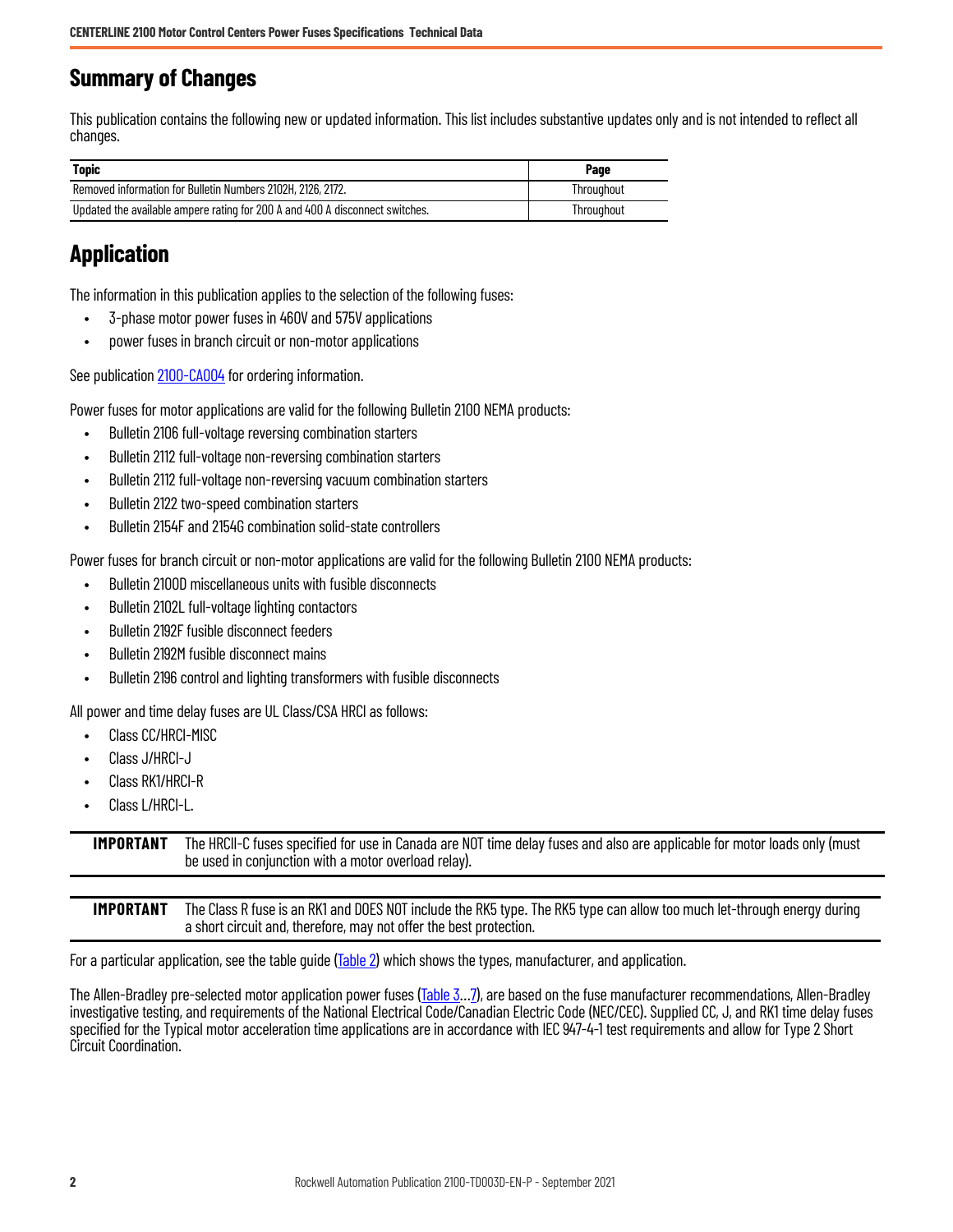# <span id="page-2-0"></span>**Motor Application**

Motor application power fuse selection is available in two acceleration ranges:

- Typical motor acceleration time for non-plugging or non-jogging applications. Typical motor acceleration times are 5 seconds or less.
- Long motor acceleration time for applications, where the motor acceleration times are greater than 5 seconds, for cases of light plugging or jogging, some code letter motors, and some high efficiency motors.

# <span id="page-2-1"></span>**Non-motor Application**

Select the proper power fuse for branch circuit or non-motor applications ([Table 8](#page-6-1)...13), other than transformer applications, based on load and NEC/CEC requirements. Additionally, the power fuse rating is limited by the disconnect/fuse clip rating available for the particular application, see [Table 1](#page-2-2).

A particular disconnect fuse clip rating allows for a particular range of fuse ratings, for example, a 60 ampere disconnect fuse clip accommodates fuse ratings from 31…60 amperes. In addition, the fuse selection tables only allow for 'standard ampere rating' fuses as defined in the NEC/CEC.

The pre-selected power fuses for control and lighting transformer applications ([Table 14\)](#page-9-1), are based on the primary protection requirements as found in the NEC/CEC. Additionally, the disconnect/fuse clip rating limits the maximum available power fuse rating for the particular transformer application.

| Fuse Size (A) | <b>Fuse Clip Rating (A)</b> |
|---------------|-----------------------------|
| 030           | 30                          |
| 3160          | 60                          |
| 61100         | 100                         |
| 101200        | 200                         |
| 201400        | 400                         |
| 401600        | 600                         |
| 601800        | 800                         |
| 8011200       | 1200                        |

#### <span id="page-2-2"></span>**Table 1 - Fuse Clip Rating**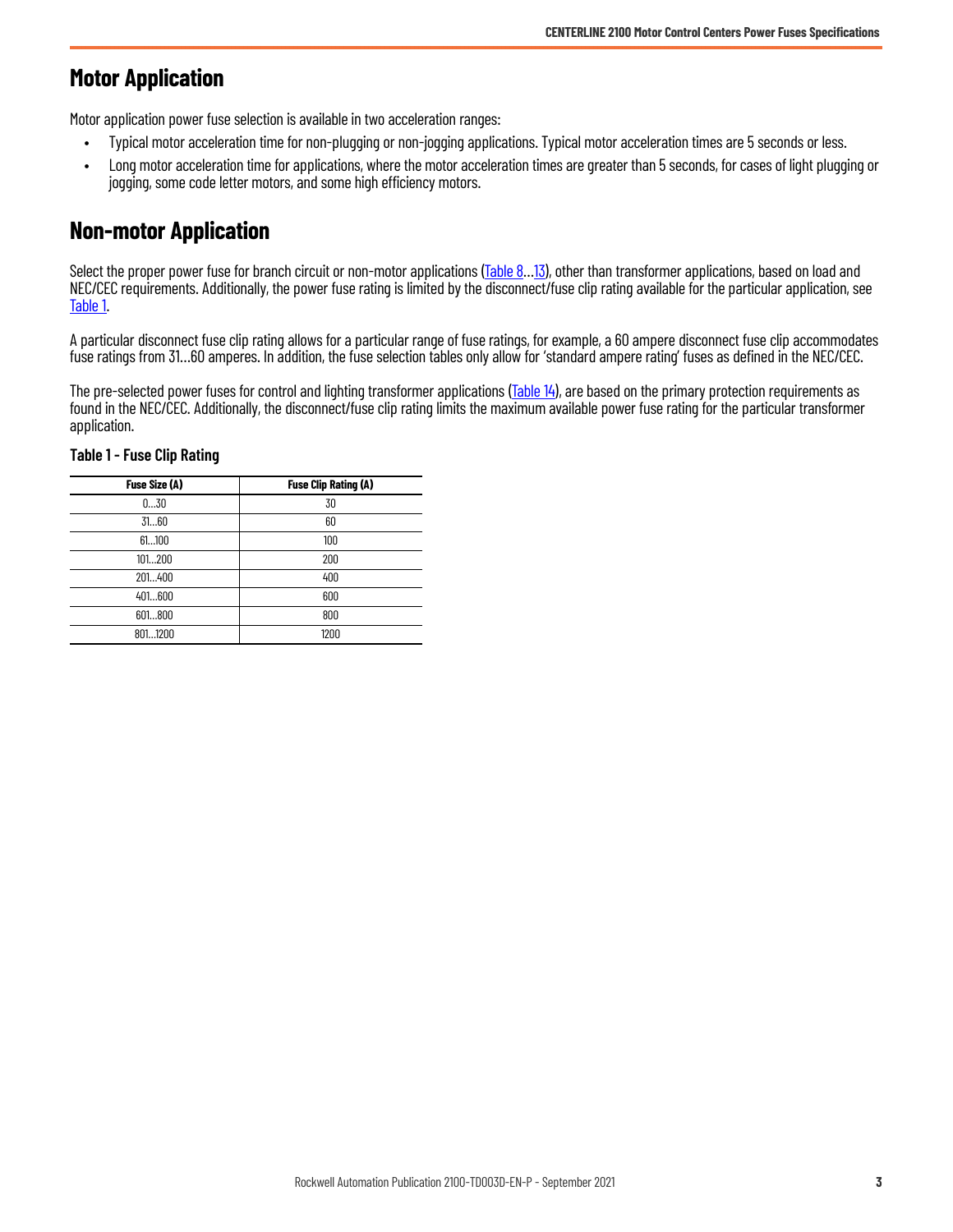Tables in this publication assist in determining fuse ratings and part number correlation:

#### <span id="page-3-0"></span>**Table 2 - Reference Table**

| <b>Table Type</b>                            | <b>Table</b>   | <b>Page Number</b>           | <b>Fuse</b>                                                          | <b>Manufacturer and Type</b>                                        | <b>Application</b>                                                            |  |
|----------------------------------------------|----------------|------------------------------|----------------------------------------------------------------------|---------------------------------------------------------------------|-------------------------------------------------------------------------------|--|
|                                              | Table 3        | 5                            | UL Class CC / CSA HRCI-MISC.                                         | Littelfuse Type CCMR                                                |                                                                               |  |
|                                              | Table 4        | 5                            | UL Class J / CSA HRCI-J                                              | Mersen Type AJT or Bussmann Type LPJ or Lit-<br>telfuse Type JTD_ID | 3-Phase Motor Applications (Bulletin 2106, 2112,                              |  |
|                                              | Table 5        | 6                            | Mersen Type A6D or Bussmann Type LPS-RK<br>UL Class RK1 / CSA HRCI-R |                                                                     | 2112 vacuum, 2122, 2154F, 2154G)                                              |  |
|                                              | Table 6        | 6                            | UL Class L / CSA HRCI-L                                              | Mersen Type A4BT or Bussmann Type KLU                               |                                                                               |  |
|                                              | Table 7        | 7                            | Class C FORM II (CSA HRCII-C)                                        | Mersen Types GIA, GIS, GCP, GF, GM, and GLM                         |                                                                               |  |
|                                              | Table 8        | 7                            | UL Class CC / CSA HRCI-MISC.                                         | Littelfuse Type CCMR                                                |                                                                               |  |
|                                              | Table 9        | 8                            | UL Class J / CSA HRCI-J                                              | Mersen Type AJT or Bussmann Type LPJ or Lit-<br>telfuse Type JTD_ID | Miscellaneous Units with Fusible Disconnects<br>(Bulletin 2100D)              |  |
|                                              |                |                              | UL Class RK1 / CSA HRCI-R                                            | Mersen Type A6D or Bussmann Type LPS-RK                             |                                                                               |  |
| <b>Fuse Ratings</b>                          | Table 10       | 8                            | UL Class CC / CSA HRCI-MISC.                                         | Littelfuse Type CCMR                                                |                                                                               |  |
|                                              | Table 11       | 9                            | UL Class J / CSA HRCI-J                                              | Mersen Type AJT or Bussmann Type LPJ or Lit-<br>telfuse Type JTD_ID | Bulletin 2102L - Full Voltage Lighting Contactors                             |  |
|                                              |                |                              | UL Class RK1 / CSA HRCI-R                                            | Mersen Type A6D or Bussmann Type LPS-RK                             |                                                                               |  |
| Table 12<br>Table 13<br>Table 14<br>Table 15 | 9              | UL Class CC / CSA HRCI-MISC. | Littelfuse Type CCMR                                                 | Fusible Disconnect Feeders (Bulletin 2192F)                         |                                                                               |  |
|                                              |                | 10                           | UL Class J / CSA HRCI-J                                              | Mersen Type AJT or Bussmann Type LPJ or Lit-<br>telfuse Type JTD_ID | <b>Fusible Disconnect Feeders and Mains (Bulletin</b>                         |  |
|                                              |                |                              | UL Class RK1 / CSA HRCI-R                                            | Mersen Type A6D or Bussmann Type LPS-RK                             | 2192F and 2192M)                                                              |  |
|                                              |                | 10                           | UL Class L / CSA HRCI-L                                              | Mersen Type A4BT or Bussmann Type KLU                               |                                                                               |  |
|                                              |                | 11                           | UL Class J / CSA HRCI-J                                              | Mersen Type AJT or Bussmann Type LPJ or Lit-<br>telfuse Type JTD_ID | Control and Lighting Transformers with Fusible<br>Disconnects (Bulletin 2196) |  |
|                                              |                |                              | UL Class RK1 / CSA HRCI-R                                            | Mersen Type A6D or Bussmann Type LPS-RK                             |                                                                               |  |
|                                              | Table 16       | 11                           | UL Class CC / CSA HRCI-MISC.                                         | Littelfuse Type CCMR                                                |                                                                               |  |
|                                              | Table 17       | 11                           | UL Class J / CSA HRCI-J                                              | Mersen Type AJT                                                     |                                                                               |  |
|                                              | Table 18       | 12                           | UL Class J / CSA HRCI-J                                              | Bussmann Type LPJ                                                   |                                                                               |  |
|                                              | Table 19       | 12                           | UL Class J / CSA HRCI-J                                              | Littelfuse Type JTD_ID with Visual Blown Fuse Indication            |                                                                               |  |
| Part No. Correlation                         | Table 20       | 13                           | UL Class RK1 / CSA HRCI-R                                            | Mersen Type A6D                                                     |                                                                               |  |
|                                              | Table 21       | 13                           | UL Class L / CSA HRCI-L                                              | Mersen Type A4BT                                                    |                                                                               |  |
|                                              | Table 22       | 14                           | UL Class RK1 / CSA HRCI-R                                            | <b>Bussmann Type LPS-RK</b>                                         |                                                                               |  |
|                                              | Table 23       | 14                           | UL Class L / CSA HRCI-L                                              | <b>Bussmann Type KLU</b>                                            |                                                                               |  |
|                                              | Table 24       | 15                           | Class C FORM II (CSA HRCII-C)                                        | Mersen Types GIA, GIS, GCP, GF, GM, and GLM                         |                                                                               |  |
|                                              | Table 25       | 16                           | Valid Horsepower/Fuse Clip Rating - 460V                             |                                                                     | 3-Phase Motor Applications (Bulletin 2106, 2112,                              |  |
| Valid HP/ Fuse Clip Ratings                  | Table 26<br>17 |                              |                                                                      | Valid Horsepower/Fuse Clip Rating - 575V                            | 2112 vacuum, 2122, 2154F, 2154G)                                              |  |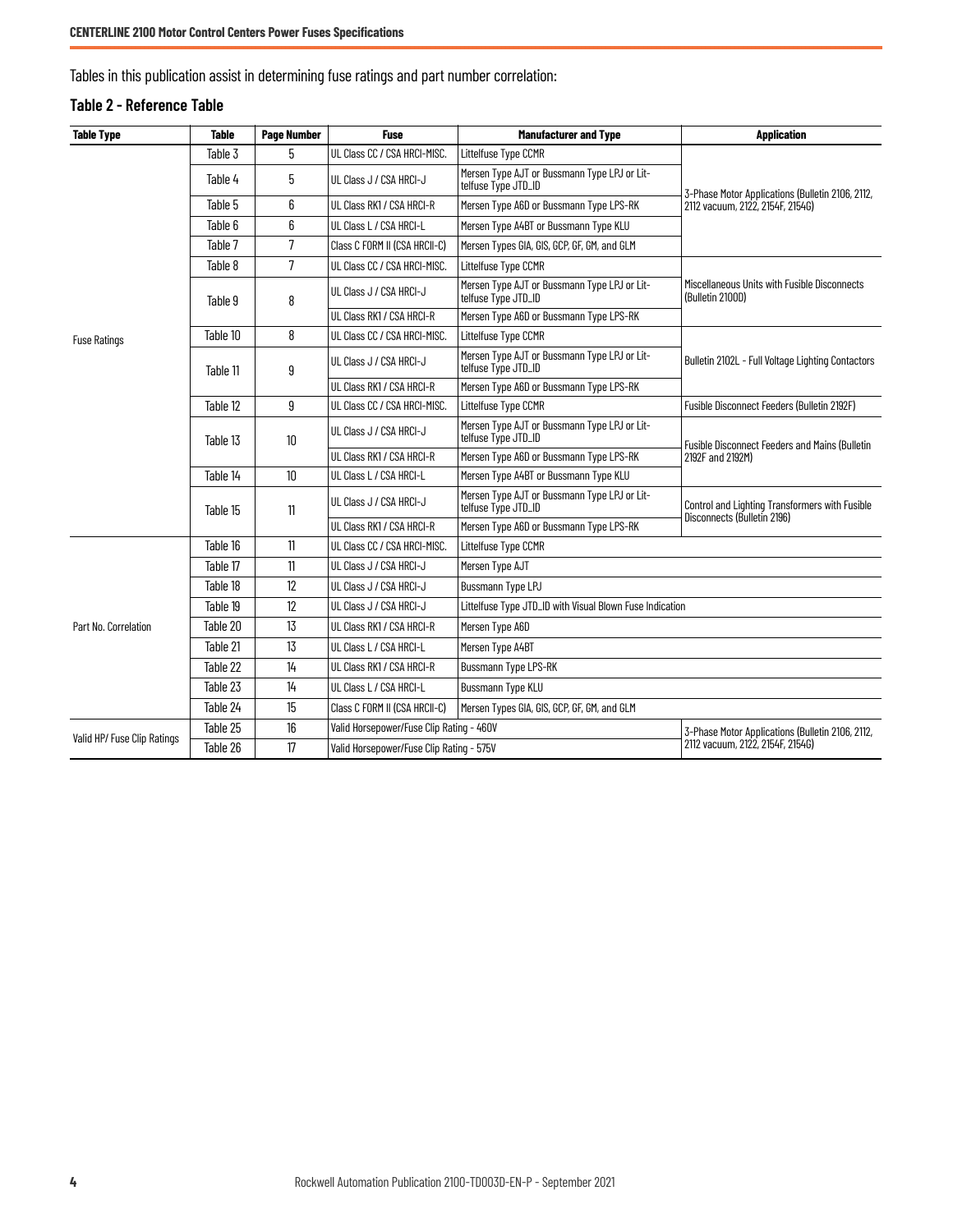| UL Class CC / CSA HRCI-MISC. - Time Delay Motor Fuse - Littelfuse Type CCMR |                          |                         |                                         |                              |                              |                                    |                        |
|-----------------------------------------------------------------------------|--------------------------|-------------------------|-----------------------------------------|------------------------------|------------------------------|------------------------------------|------------------------|
|                                                                             |                          | 460V 3-Phase            |                                         | 575V 3-Phase                 |                              |                                    |                        |
|                                                                             |                          |                         | <b>Supplied Fuse Ampere Rating</b>      |                              |                              | <b>Supplied Fuse Ampere Rating</b> |                        |
| Motor HP                                                                    | <b>Full Load Amperes</b> |                         | <b>Motor Acceleration Time</b>          | Motor HP                     | <b>Full Load Amperes</b>     | <b>Motor Acceleration Time</b>     |                        |
|                                                                             |                          | Typical Time $E$ 5 sec. | Long Time > 5 sec.                      |                              |                              | Typical Time $E$ 5 sec.            | Long Time > 5 sec.     |
| 0.125<br>0.25<br>0.33<br>0.5                                                | 0.30<br>0.60<br>0.70     | 1/2<br>$1 - 1/2$        | $\frac{1}{2}$<br>$1 - 1/4$<br>$1 - 1/2$ | 0.125<br>0.25<br>0.33<br>0.5 | 0.25<br>0.50<br>0.60<br>0.80 | 1/4<br>8/10<br>$1 - 1/2$           | $1 - 1/4$<br>$1 - 1/2$ |
| 0.75<br>1.5<br>2                                                            | 1.4<br>1.8<br>2.6<br>3.4 | 5                       |                                         | 0.75<br>1.5                  | ı٣<br>2.1<br>2.7             |                                    |                        |
| 7.5<br>10                                                                   | 4.8<br>7.6<br>14         | 8<br>10<br>15<br>20     | 10<br>15<br>25<br>30                    | 7.5<br>10                    | 3.9<br>6.1                   | ΙU<br>15<br>15                     | ı<br>20<br>20          |

## <span id="page-4-1"></span><span id="page-4-0"></span>**Table 3 - Combination Starter Units With 3-Phase Motor Applications**

# <span id="page-4-2"></span>**Table 4 - Combination Starter Units With 3-Phase Motor Applications**

|                                | UL Class J / CSA HRCI-J - Time Delay Fuse - Mersen Type AJT or Bussmann Type LPJ or Littelfuse Type JTD_ID |                                           |                                    |                               |                              |                                  |                                    |
|--------------------------------|------------------------------------------------------------------------------------------------------------|-------------------------------------------|------------------------------------|-------------------------------|------------------------------|----------------------------------|------------------------------------|
|                                |                                                                                                            | 460V 3-Phase                              |                                    | 575V 3-Phase                  |                              |                                  |                                    |
|                                |                                                                                                            |                                           | <b>Supplied Fuse Ampere Rating</b> |                               |                              |                                  | <b>Supplied Fuse Ampere Rating</b> |
| Motor HP                       | <b>Full Load Amperes</b>                                                                                   |                                           | <b>Motor Acceleration Time</b>     | Motor HP                      | <b>Full Load Amperes</b>     |                                  | <b>Motor Acceleration Time</b>     |
|                                |                                                                                                            | Typical Time $E$ 5 sec.                   | Long Time > 5 sec.                 |                               |                              | Typical Time $E$ 5 sec.          | Long Time > 5 sec.                 |
| 0.125<br>0.25<br>0.33<br>0.5   | 0.30<br>0.60<br>0.70                                                                                       | $1 - 6/10$                                | $1 - 6/10$<br>2                    | 0.125<br>0.25<br>0.33<br>0.5  | 0.25<br>0.50<br>0.60<br>0.80 | $1 - 6/10$                       | $1 - 6/10$                         |
| 0.75<br>1.5<br>$\overline{2}$  | 1.4<br>1.8<br>2.6<br>3.4                                                                                   | $2 - 1/4$<br>$3 - 2/10$<br>$4 - 1/2$<br>5 | $2 - 8/10$<br>$5 - 6/10$<br>6      | 0.75<br>1.5<br>$\overline{2}$ | 1.1<br>1.4<br>2.1<br>2.7     | 2<br>$2 - 1/2$<br>$3 - 1/2$<br>4 | $2 - 1/2$<br>$4 - 1/2$<br>5        |
| 3<br>5<br>7.5<br>10            | 4.8<br>7.6<br>11<br>14                                                                                     | 8<br>12<br>$17 - 1/2$<br>20               | 9<br>15<br>20<br>25                | 3<br>5<br>7.5<br>10           | 3.9<br>6.1<br>я              | 6<br>10<br>15<br>$17 - 1/2$      | 7<br>12<br>$17 - 1/2$<br>20        |
| 15<br>20<br>25<br>30           | 21<br>27<br>34<br>40                                                                                       | 30<br>40<br>50<br>60                      | 40<br>50<br>60<br>70               | 15<br>20<br>25<br>30          | 17<br>22<br>27<br>32         | 25<br>35<br>40<br>50             | 30<br>40<br>50<br>60               |
| 40<br>50<br>60<br>75           | 52<br>65<br>77<br>96                                                                                       | 80<br>100<br>125<br>150                   | 100<br>125<br>150<br>175           | 40<br>50<br>60<br>75          | 41<br>52<br>62<br>77         | 60<br>80<br>90<br>125            | 80<br>100<br>110<br>150            |
| 100<br>125<br>150<br>200       | 124<br>156<br>180<br>240                                                                                   | 200<br>225<br>250<br>350                  | 225<br>300<br>350<br>450           | 100<br>125<br>150<br>200      | 99<br>125<br>144<br>192      | 150<br>200<br>225<br>300         | 175<br>225<br>300<br>350           |
| 250<br>$\overline{300}$<br>350 | 320<br>361<br>414                                                                                          | 450<br>600<br>$-$                         | 600<br>$-$<br>$\overline{a}$       | 250<br>300<br>350             | 242<br>289<br>336            | 350<br>450<br>600                | 500<br>600<br>$ -$                 |
| 400<br>450<br>500              | 477<br>515<br>590                                                                                          |                                           | . .<br>. .                         | 400<br>450<br>500             | 382<br>412<br>472            | $-$<br>- -                       | $-$<br>- -                         |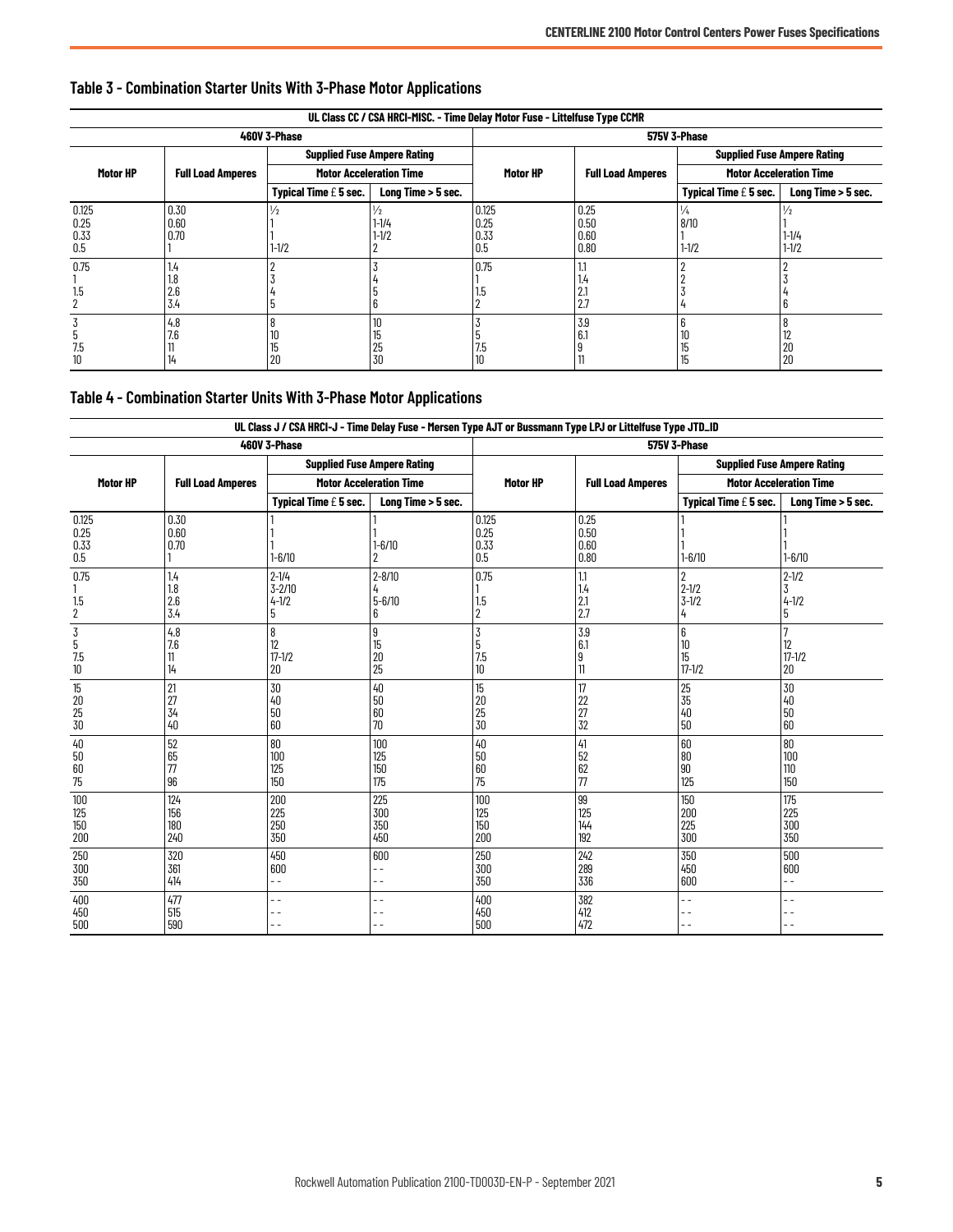| UL Class RK1 / CSA HRCI-R - Time Delay Fuse - Mersen Type A6D or Bussmann Type LPS-RK |                          |                                           |                                                             |                                                                 |                              |                                               |                                          |
|---------------------------------------------------------------------------------------|--------------------------|-------------------------------------------|-------------------------------------------------------------|-----------------------------------------------------------------|------------------------------|-----------------------------------------------|------------------------------------------|
|                                                                                       |                          | 460V 3-Phase                              |                                                             | <b>575V 3-Phase</b>                                             |                              |                                               |                                          |
|                                                                                       |                          |                                           | <b>Supplied Fuse Ampere Rating</b>                          |                                                                 |                              |                                               | <b>Supplied Fuse Ampere Rating</b>       |
| Motor HP                                                                              | <b>Full Load Amperes</b> |                                           | <b>Motor Acceleration Time</b>                              | Motor HP                                                        | <b>Full Load Amperes</b>     |                                               | <b>Motor Acceleration Time</b>           |
|                                                                                       |                          | Typical Time $E$ 5 sec.                   | Long Time > 5 sec.                                          |                                                                 |                              | Typical Time $E$ 5 sec.                       | Long Time > 5 sec.                       |
| 0.125<br>0.25<br>0.33<br>0.5                                                          | 0.30<br>0.60<br>0.70     | $\frac{1}{2}$<br>$1 - 6/10$               | $\frac{1}{2}$<br>$1 - 1/4$<br>$1 - 4/10$<br>2               | 0.125<br>0.25<br>0.33<br>0.5                                    | 0.25<br>0.50<br>0.60<br>0.80 | 2/10<br>8/10<br>$1 - 4/10$                    | $\frac{1}{2}$<br>$1 - 1/4$<br>$1 - 6/10$ |
| 0.75<br>1.5<br>2                                                                      | 1.4<br>1.8<br>2.6<br>3.4 | $2 - 1/4$<br>$3 - 2/10$<br>$4 - 1/2$<br>5 | $2 - 8/10$<br>$5 - 6/10$<br>6                               | 0.75<br>1.5<br>$\overline{2}$                                   | 1.1<br>1.4<br>2.1<br>2.7     | $\overline{2}$<br>$2 - 1/2$<br>$3 - 1/2$<br>4 | $2 - 1/2$<br>$4 - 1/2$<br>5              |
| 3<br>5<br>7.5<br>10                                                                   | 4.8<br>7.6<br>11<br>14   | $\overline{7}$<br>12<br>$17 - 1/2$<br>20  | 9<br>15<br>20<br>25                                         | $\overline{3}$<br>5<br>$\begin{array}{c} 7.5 \\ 10 \end{array}$ | 3.9<br>6.1<br>9<br>11        | 6<br>9<br>15<br>$17 - 1/2$                    | $\overline{7}$<br>12<br>$17 - 1/2$<br>20 |
| 15<br>20<br>25<br>30                                                                  | 21<br>27<br>34<br>40     | 30<br>$40\,$<br>50<br>60                  | 40<br>50<br>60<br>70                                        | 15<br>20<br>25<br>30                                            | 17<br>22<br>27<br>32         | 25<br>35<br>40<br>50                          | 30<br>40<br>50<br>60                     |
| 40<br>50<br>60<br>75                                                                  | 52<br>65<br>77<br>96     | 80<br>100<br>125<br>150                   | 100<br>125<br>150<br>175                                    | 40<br>50<br>60<br>75                                            | 41<br>52<br>62<br>77         | 60<br>80<br>90<br>125                         | 80<br>100<br>110<br>150                  |
| 100<br>125<br>150<br>200                                                              | 124<br>156<br>180<br>240 | 200<br>225<br>250<br>350                  | $-$<br>300<br>350<br>$-$                                    | 100<br>125<br>150<br>200                                        | 99<br>125<br>144<br>192      | 150<br>175<br>225<br>300                      | 175<br>225<br>300<br>350                 |
| 250<br>300<br>350                                                                     | 302<br>361<br>414        | 450<br>600<br>$-$                         | 600<br>$\overline{\phantom{0}}$<br>$\overline{\phantom{a}}$ | 250<br>300<br>350                                               | 242<br>289<br>336            | 350<br>450<br>600                             | 500<br>600<br>$ -$                       |
| 400<br>450<br>500                                                                     | 477<br>515<br>590        | $-$<br>- -                                | $\overline{\phantom{a}}$<br>$-$<br>- -                      | 400<br>450<br>500                                               | 382<br>412<br>472            | $-$<br>$-$<br>$\overline{\phantom{a}}$        | $\overline{\phantom{0}}$<br>. .          |

# <span id="page-5-0"></span>**Table 5 - Combination Starter Units With 3-Phase Motor Applications**

# <span id="page-5-1"></span>**Table 6 - Combination Starter Units With 3-Phase Motor Applications**

| UL Class L / CSA HRCI-L - Time Delay Fuse - Mersen Type A4BT or Bussmann Type KLU |                          |                                           |                                    |                     |                          |                                    |                                |
|-----------------------------------------------------------------------------------|--------------------------|-------------------------------------------|------------------------------------|---------------------|--------------------------|------------------------------------|--------------------------------|
|                                                                                   | 460V 3-Phase             |                                           |                                    | <b>575V 3-Phase</b> |                          |                                    |                                |
|                                                                                   |                          |                                           | <b>Supplied Fuse Ampere Rating</b> |                     |                          | <b>Supplied Fuse Ampere Rating</b> |                                |
| Motor HP                                                                          | <b>Full Load Amperes</b> |                                           | <b>Motor Acceleration Time</b>     | Motor HP            | <b>Full Load Amperes</b> |                                    | <b>Motor Acceleration Time</b> |
|                                                                                   |                          | <b>Typical Time <math>f</math> 5 sec.</b> | Long Time > 5 sec.                 |                     |                          | Typical Time $E$ 5 sec.            | Long Time > 5 sec.             |
| 300<br>350<br>400                                                                 | 360<br>414<br>477        | 601<br>601<br>800                         | 700<br>700<br>$ -$                 | 300<br>350<br>400   | 289<br>336<br>382        | $ -$<br>601<br>601                 | 601<br>700                     |
| 450<br>500                                                                        | 515<br>590               | 800<br>$ -$                               | $ -$<br>$ -$                       | 450<br>500          | 412<br>472               | 700<br>700                         | 800<br>$- -$                   |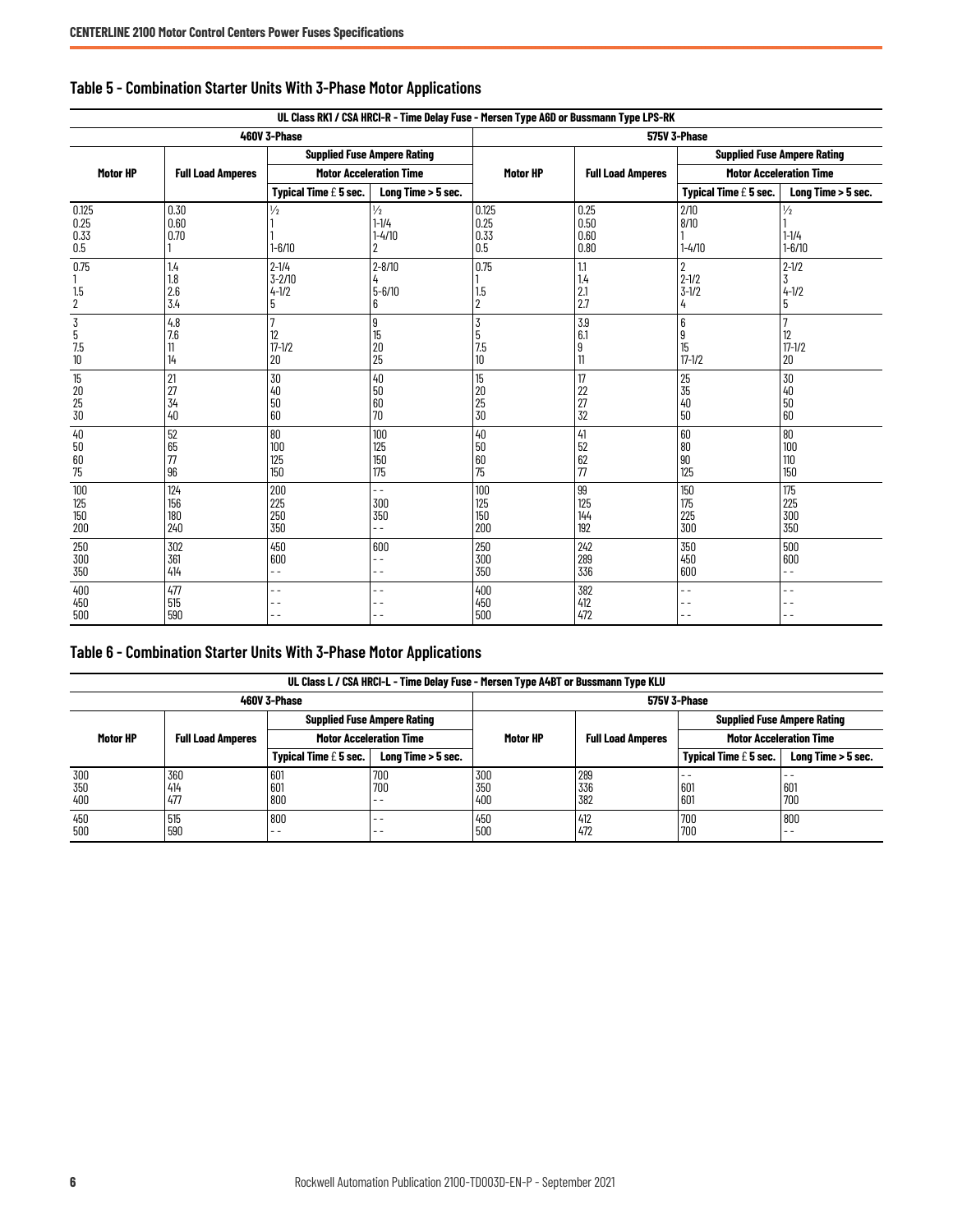|                               | Class C Form II Fuse - CSA HRCII-C - Mersen Types GIA (230A), GIS (4060A), GCP (80100A), GF (125200A), GM (250400A), and GLM (450600A) |                                    |                                 |                               |                              |                                    |                          |
|-------------------------------|----------------------------------------------------------------------------------------------------------------------------------------|------------------------------------|---------------------------------|-------------------------------|------------------------------|------------------------------------|--------------------------|
|                               |                                                                                                                                        | 460V 3-Phase                       |                                 | 575V 3-Phase                  |                              |                                    |                          |
|                               |                                                                                                                                        | <b>Supplied Fuse Ampere Rating</b> |                                 |                               |                              | <b>Supplied Fuse Ampere Rating</b> |                          |
| Motor HP                      | <b>Full Load Amperes</b>                                                                                                               | <b>Motor Acceleration Time</b>     |                                 | Motor HP                      | <b>Full Load Amperes</b>     | <b>Motor Acceleration Time</b>     |                          |
|                               |                                                                                                                                        | Typical Time $E$ 5 sec.            | Long Time > 5 sec.              |                               |                              | Typical Time $E$ 5 sec.            | Long Time > 5 sec.       |
| 0.125<br>0.25<br>0.33<br>0.5  | 0.30<br>0.60<br>0.70                                                                                                                   |                                    |                                 | 0.125<br>0.25<br>0.33<br>0.5  | 0.25<br>0.50<br>0.60<br>0.80 |                                    |                          |
| 0.75<br>1.5<br>$\overline{2}$ | 1.4<br>1.8<br>2.6<br>3.4                                                                                                               | 6<br>6<br>10<br>10                 | 6<br>6<br>10<br>15              | 0.75<br>1.5<br>$\overline{2}$ | 1.1<br>1.4<br>2.1<br>2.7     | 4<br>10                            | 6<br>6<br>10             |
| $rac{1}{5}$<br>7.5<br>10      | 4.8<br>7.6<br>11<br>14                                                                                                                 | 15<br>20<br>25<br>30               | 15<br>20<br>30<br>30            | 3<br>5<br>7.5<br>10           | 3.9<br>6.1<br>9<br>11        | 15<br>15<br>20<br>25               | 15<br>20<br>25<br>30     |
| 15<br>20<br>$\frac{25}{30}$   | 21<br>27<br>34<br>40                                                                                                                   | 40<br>50<br>80<br>80               | 50<br>60<br>80<br>80            | 15<br>20<br>25<br>30          | 17<br>22<br>27<br>32         | 30<br>40<br>50<br>60               | 40<br>50<br>60<br>80     |
| 40<br>50<br>60<br>75          | 52<br>65<br>77<br>96                                                                                                                   | 80<br>100<br>125<br>150            | 100<br>125<br>125<br>150        | 40<br>50<br>60<br>75          | 41<br>52<br>62<br>77         | 80<br>80<br>100<br>125             | 80<br>100<br>125<br>125  |
| 100<br>125<br>150<br>200      | 124<br>156<br>180<br>240                                                                                                               | 200<br>250<br>250<br>300           | $-$<br>250<br>300<br>350        | 100<br>125<br>150<br>200      | 99<br>125<br>144<br>192      | 150<br>200<br>200<br>250           | 150<br>200<br>250<br>300 |
| 250<br>300<br>350<br>400      | 296<br>354<br>410<br>467                                                                                                               | 350<br>400<br>450<br>500           | 400<br>450<br>500<br>600        | 250<br>300<br>350<br>400      | 237<br>284<br>328<br>374     | 300<br>350<br>400<br>450           | 350<br>400<br>450<br>500 |
| 450<br>500                    | 520<br>$ -$                                                                                                                            | $ -$                               | $\overline{\phantom{a}}$<br>$-$ | 450<br>500                    | 416<br>462                   | 500<br>500                         | 600<br>600               |

# <span id="page-6-2"></span><span id="page-6-0"></span>**Table 7 - Combination Starter Units With 3-Phase Motor Applications**

# <span id="page-6-1"></span>**Table 8 - Bulletin 2100D Miscellaneous Units with Fusible Disconnects**

| UL Class CC / CSA HRCI-MISC. - Time Delay Fuse - Littelfuse Type CCMR |                                    |  |  |  |
|-----------------------------------------------------------------------|------------------------------------|--|--|--|
|                                                                       | 480V or 600V 3-Phase               |  |  |  |
| <b>Disconnect Rating (Amperes)</b>                                    | <b>Supplied Fuse Ampere Rating</b> |  |  |  |
|                                                                       | <b>10</b>                          |  |  |  |
| 30                                                                    | 15<br>20<br>25<br>30               |  |  |  |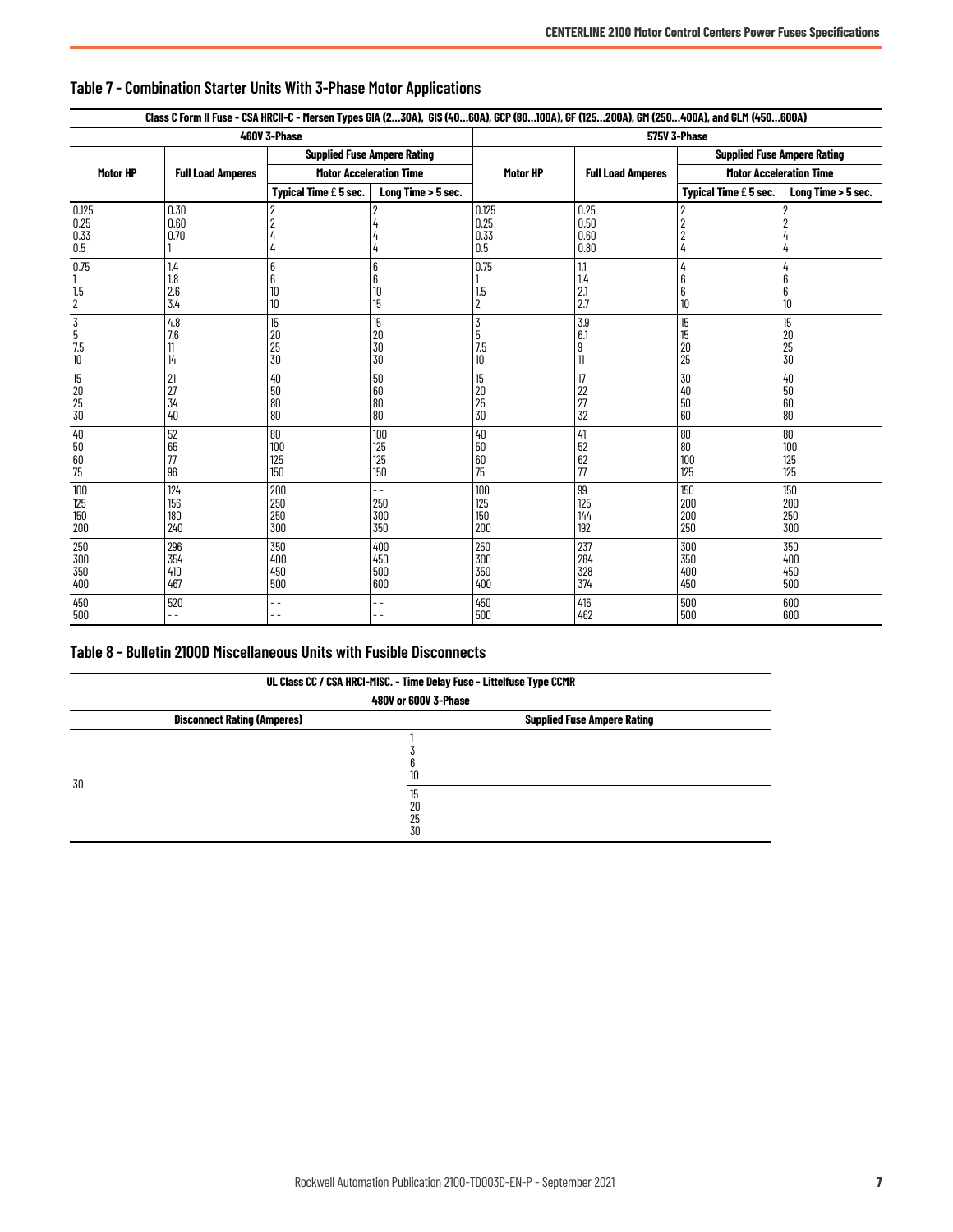#### <span id="page-7-0"></span>**Table 9 - Bulletin 2100D Miscellaneous Units with Fusible Disconnects**

| Mersen Type A6D or Bussmann Type LPS-RK |                                     |  |  |  |
|-----------------------------------------|-------------------------------------|--|--|--|
|                                         | 480V or 600V 3-Phase                |  |  |  |
| <b>Disconnect Rating (Amperes)</b>      | <b>Supplied Fuse Ampere Rating</b>  |  |  |  |
| 30                                      | 6<br>10                             |  |  |  |
|                                         | 15<br>20<br>$\frac{25}{30}$         |  |  |  |
| 60                                      | 35<br>40<br>45<br>50<br>60          |  |  |  |
| 100                                     | 70<br>80<br>90<br>100               |  |  |  |
| 200                                     | 110<br>125<br>$150\,$<br>175<br>200 |  |  |  |

# **UL Class J / CSA HRCI-J - Time Delay Fuse - Mersen Type AJT or Bussmann Type LPJ or Littelfuse Type JTD\_ID UL Class RK1 / CSA HRCI-R - Time Delay Fuse -**

## <span id="page-7-1"></span>**Table 10 - Bulletin 2102L Full Voltage Lighting Contactors**

| UL Class CC / CSA HRCI-MISC. - Time Delay Fuse - Littelfuse Type CCMR |                                    |  |  |  |
|-----------------------------------------------------------------------|------------------------------------|--|--|--|
|                                                                       | 480V or 600V 3-Phase               |  |  |  |
| <b>Disconnect Rating (Amperes)</b>                                    | <b>Supplied Fuse Ampere Rating</b> |  |  |  |
|                                                                       | 10                                 |  |  |  |
| 30                                                                    | 15<br>20<br>25<br>30               |  |  |  |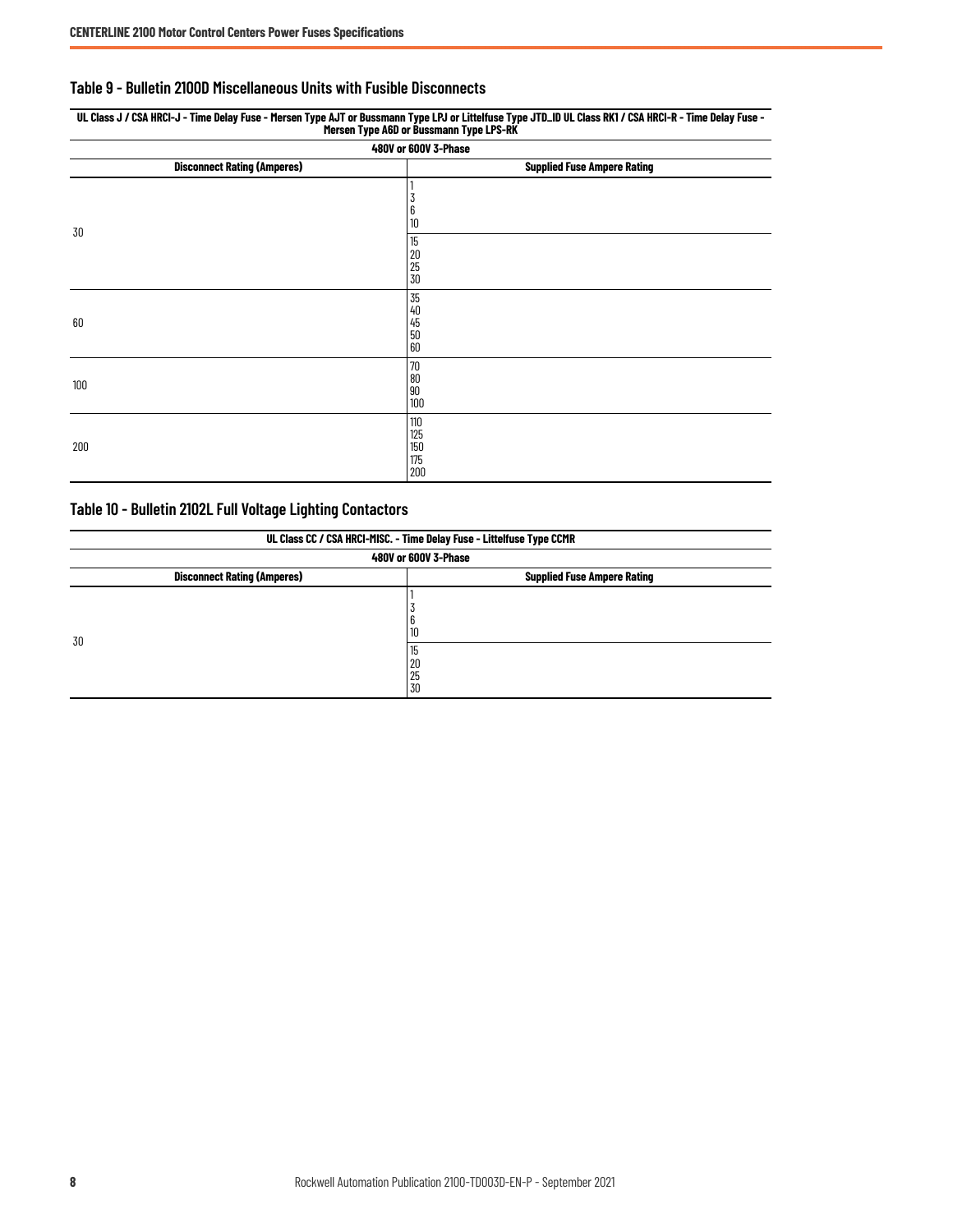## <span id="page-8-0"></span>**Table 11 - Bulletin 2102L Full Voltage Lighting Contactors**

| UL Class J / CSA HRCI-J - Time Delay Fuse - Mersen Type AJT or Bussmann Type LPJ or Littelfuse Type JTD_ID UL Class RK1 / CSA HRCI-R - Time Delay Fuse -<br>Mersen Type A6D or Bussmann Type LPS-RK |                                    |  |  |  |
|-----------------------------------------------------------------------------------------------------------------------------------------------------------------------------------------------------|------------------------------------|--|--|--|
|                                                                                                                                                                                                     | 480V or 600V 3-Phase               |  |  |  |
| <b>Disconnect Rating (Amperes)</b>                                                                                                                                                                  | <b>Supplied Fuse Ampere Rating</b> |  |  |  |
| 30                                                                                                                                                                                                  | 3<br>6<br>10                       |  |  |  |
|                                                                                                                                                                                                     | 15<br>20<br>25<br>30               |  |  |  |
| 60                                                                                                                                                                                                  | 35<br>40<br>45<br>50<br>60         |  |  |  |
| 100                                                                                                                                                                                                 | 70<br>80<br>90<br>100              |  |  |  |
| 200                                                                                                                                                                                                 | 110<br>125<br>150<br>175<br>200    |  |  |  |
| 300                                                                                                                                                                                                 | 225<br>250<br>300                  |  |  |  |

### <span id="page-8-1"></span>**Table 12 - Bulletin 2192F Fusible Disconnect Feeders**

| UL Class CC / CSA HRCI-MISC. - Time Delay Fuse - Littelfuse Type CCMR    |                      |  |  |  |
|--------------------------------------------------------------------------|----------------------|--|--|--|
|                                                                          | 480V or 600V 3-Phase |  |  |  |
| <b>Disconnect Rating (Amperes)</b><br><b>Supplied Fuse Ampere Rating</b> |                      |  |  |  |
|                                                                          | Ю                    |  |  |  |
| 30                                                                       | ۱b<br>20<br>25<br>30 |  |  |  |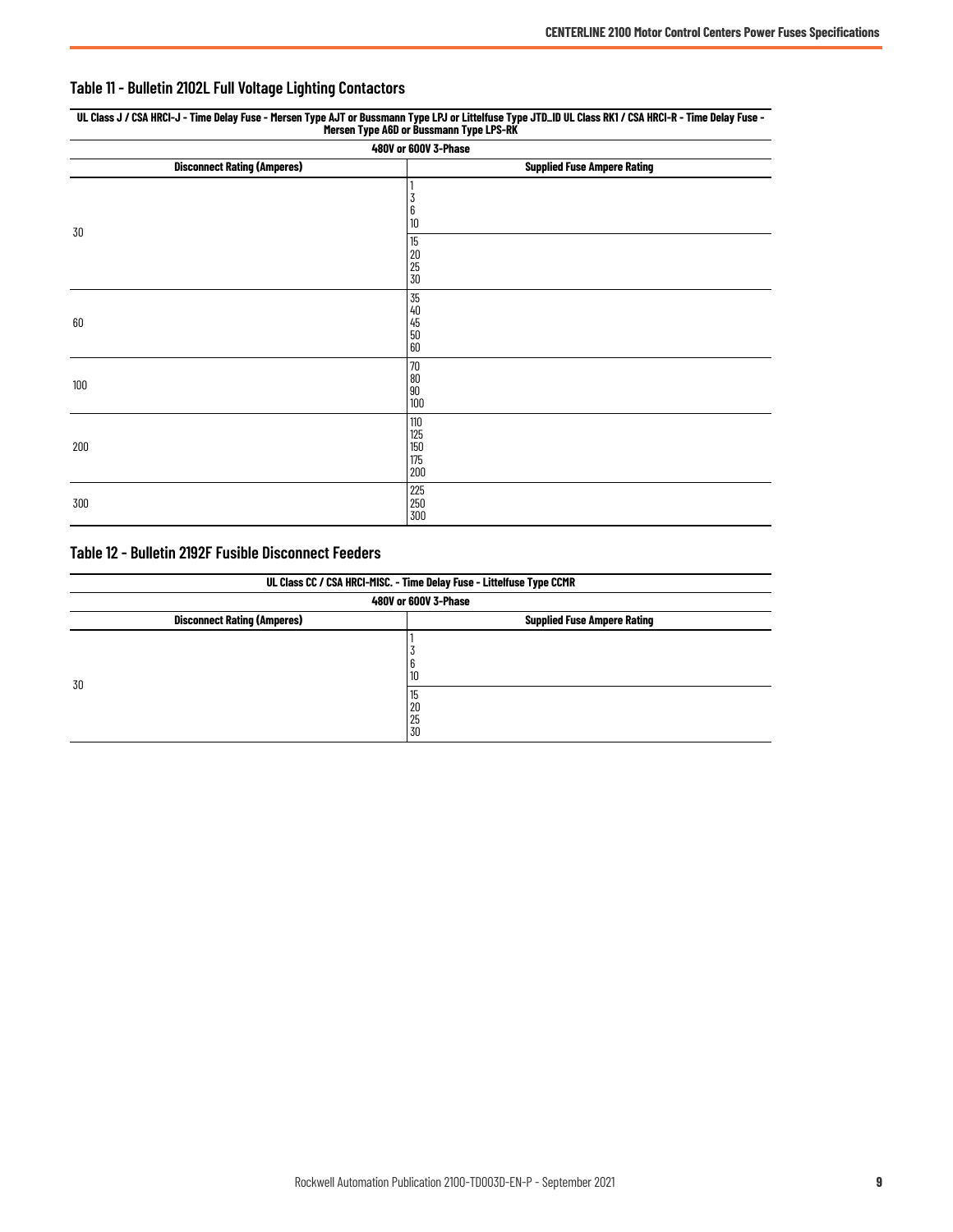#### <span id="page-9-0"></span>**Table 13 - Bulletin 2192F and 2192M Fusible Disconnect Feeders and Mains**

| The result Table with the pussing in Table of S-UV.                      |                                                                                  |  |  |  |
|--------------------------------------------------------------------------|----------------------------------------------------------------------------------|--|--|--|
| 480V or 600V 3-Phase                                                     |                                                                                  |  |  |  |
| <b>Disconnect Rating (Amperes)</b><br><b>Supplied Fuse Ampere Rating</b> |                                                                                  |  |  |  |
| 30                                                                       | 1<br>$\overline{3}$<br>$\overline{6}$<br>10                                      |  |  |  |
|                                                                          | $\overline{15}$<br>20<br>25<br>30                                                |  |  |  |
| 60                                                                       | 35<br>40<br>50<br>50<br>60                                                       |  |  |  |
| 100                                                                      | $\begin{array}{r} \hline 70 \\ \hline 80 \\ \hline 90 \\ \hline 100 \end{array}$ |  |  |  |
| 200                                                                      | $\begin{array}{c} 110 \\ 125 \\ 150 \\ 175 \\ 200 \end{array}$                   |  |  |  |
| 400                                                                      | 225<br>250<br>300<br>350<br>400                                                  |  |  |  |
| 600                                                                      | $\begin{array}{l} 450 \\ 500 \\ 600 \end{array}$                                 |  |  |  |

#### **UL Class J / CSA HRCI-J - Time Delay Fuse - Mersen Type AJT or Bussmann Type LPJ or Littelfuse Type JTD\_ID UL Class RK1 / CSA HRCI-R - Time Delay Fuse - Mersen Type A6D or Bussmann Type LPS-RK**

#### <span id="page-9-1"></span>**Table 14 - Bulletin 2192F and 2192M Fusible Disconnect Feeders and Mains**

| UL Class L / CSA HRCI-L - Time Delay Fuse - Mersen Type A4BT or Bussmann Type KLU<br>480V or 600V 3-Phase |                  |  |  |
|-----------------------------------------------------------------------------------------------------------|------------------|--|--|
|                                                                                                           |                  |  |  |
| 800                                                                                                       | 60<br>700<br>800 |  |  |
| 1200                                                                                                      | 1000<br>1200     |  |  |
| 1600                                                                                                      | 1600             |  |  |
| 2000                                                                                                      | 2000             |  |  |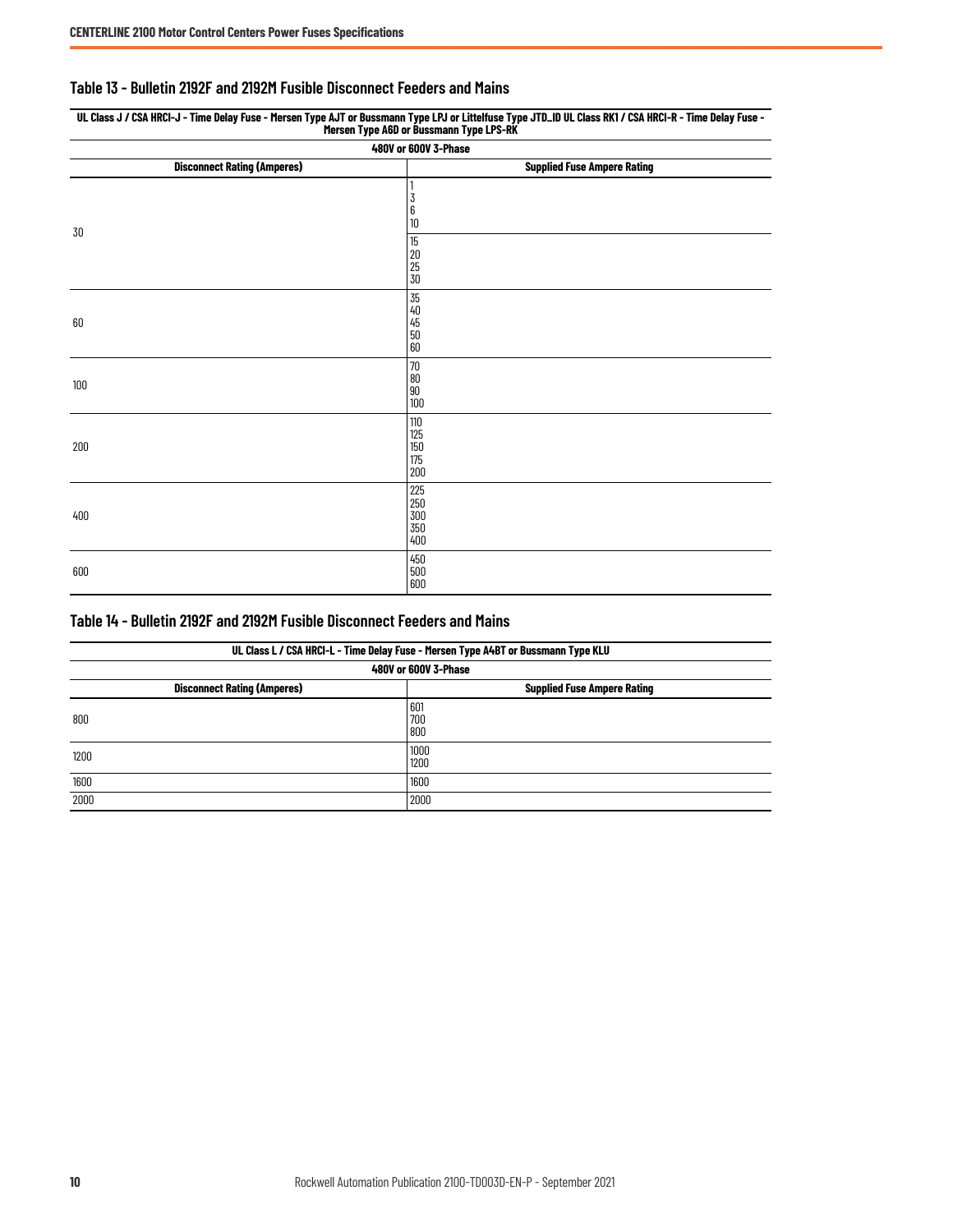<span id="page-10-0"></span>

| Table 15 - Bulletin 2196 Control and Lighting Transformers with Fusible Disconnects |  |  |
|-------------------------------------------------------------------------------------|--|--|
|-------------------------------------------------------------------------------------|--|--|

**UL Class J / CSA HRCI-J - Time Delay Fuse - Mersen AJT or Bussmann Type LPJ or Littelfuse Type JTD\_ID UL Class RK1 / CSA HRCI-R - Time Delay Fuse - Mersen Type A6D or Bussmann Type LPS-RK**

|                                                     | 480V 3-Phase                       | 600V 3-Phase                                        |                                                    |  |
|-----------------------------------------------------|------------------------------------|-----------------------------------------------------|----------------------------------------------------|--|
| <b>Transformer Rating</b>                           | <b>Supplied Fuse Ampere Rating</b> | <b>Transformer Rating</b>                           | <b>Supplied Fuse Ampere Rating</b>                 |  |
| 0.5 kVA 10<br>0.75 kVA 10<br>1 kVA 10<br>1.5 kVA 10 | $2 - 1/2$<br>$3 - 1/2$<br>5        | 0.5 kVA 10<br>0.75 kVA 10<br>1 kVA 10<br>1.5 kVA 10 | 2<br>6                                             |  |
| 2 kVA 10<br>3 kVA 10<br>5 kVA 10<br>7.5 kVA 10      | 10<br>15<br>25<br>30               | 2 kVA 10<br>3 kVA 10<br>5 kVA 10<br>7.5 kVA 10      | 8<br>$\begin{array}{c} 12 \\ 20 \\ 30 \end{array}$ |  |
| 10 kVA 10<br>15 kVA 10<br>20 kVA 10<br>25 kVA 10    | 30<br>60<br>60<br>60               | 10 kVA 10<br>15 kVA 10<br>20 kVA 10<br>25 kVA 10    | 30<br>60<br>60<br>60                               |  |
| 30 kVA 10<br>37.5 kVA 10<br>50 kVA 10               | 100<br>100<br>200                  | 30 kVA 10<br>37.5 kVA 10<br>50 kVA 10               | 60<br>100<br>100                                   |  |
| 10 kVA 30<br>15 kVA 30<br>20 kVA 30<br>25 kVA 30    | 30<br>30<br>30<br>60               | 10 KVA 30<br>15 kVA 30<br>20 kVA 30<br>25 kVA 30    | 20<br>30<br>30<br>60                               |  |
| 30 kVA 30<br>37.5 kVA 30<br>45 kVA 30               | 60<br>60<br>100                    | 30 kVA 30<br>37.5 kVA 30<br>45 kVA 30               | 60<br>$\begin{array}{c} 60 \\ 60 \end{array}$      |  |

#### <span id="page-10-1"></span>**Table 16 - Part Number Correlation Tables**

| UL Class CC / CSA HRCI-MISC. - Time Delay Fuse - Littelfuse Type CCMR |                                                                                        |                                                                              |                              |                                                                                             |                                                                              |
|-----------------------------------------------------------------------|----------------------------------------------------------------------------------------|------------------------------------------------------------------------------|------------------------------|---------------------------------------------------------------------------------------------|------------------------------------------------------------------------------|
| <b>Fuse Rating (Amperes)</b>                                          | <b>Littelfuse Part Number</b>                                                          | <b>Allen-Bradley Part Number</b>                                             | <b>Fuse Rating (Amperes)</b> | <b>Littelfuse Part Number</b>                                                               | <b>Allen-Bradley Part Number</b>                                             |
| 1/4<br>1/2<br>8/10<br>$1 - 1/4$                                       | CCMR <sub>1</sub> /4<br>$CCMR$ $V2$<br><b>CCMR 8/10</b><br>CCMR 1<br><b>CCMR 1-1/4</b> | 25184-252-01<br>25184-252-02<br>25184-252-03<br>25184-252-04<br>25184-252-05 |                              | CCMR <sub>5</sub><br>CCMR <sub>6</sub><br>CCMR8<br>CCMR <sub>10</sub><br>CCMR <sub>12</sub> | 25184-252-14<br>25184-252-16<br>25184-252-20<br>25184-252-22<br>25184-252-23 |
| $1 - 1/2$<br>4                                                        | <b>CCMR 1-1/2</b><br>CCMR <sub>2</sub><br>CCMR <sub>3</sub><br>CCMR <sub>4</sub>       | 25184-252-06<br>25184-252-08<br>25184-252-10<br>25184-252-12                 | 15<br>20<br>25<br>30         | CCMR <sub>15</sub><br>CCMR 20<br>CCMR 25<br>CCMR 30                                         | 25184-252-24<br>25184-252-25<br>25184-252-26<br>25184-252-27                 |

#### <span id="page-10-2"></span>**Table 17 - Part Number Correlation Tables**

| UL Class J / CSA HRCI-J - Time Delay Fuse - Mersen Type AJT |                                                                |                                                                              |                              |                                             |                                                                              |
|-------------------------------------------------------------|----------------------------------------------------------------|------------------------------------------------------------------------------|------------------------------|---------------------------------------------|------------------------------------------------------------------------------|
| <b>Fuse Rating (Amperes)</b>                                | Mersen Part Number                                             | <b>Allen-Bradley Part Number</b>                                             | <b>Fuse Rating (Amperes)</b> | Mersen Part Number                          | <b>Allen-Bradley Part Number</b>                                             |
| $1 - 1/4$<br>$1 - 6/10$<br>$1 - 8/10$<br>2                  | AJT1<br>AJT1-1/4<br>AJT1-6/10<br>AJT1-8/10<br>AJT <sub>2</sub> | 25184-251-01<br>25184-251-38<br>25184-251-39<br>25184-251-40<br>25184-251-32 | 40<br>45<br>50<br>60<br>70   | AJT40<br>AJT45<br>AJT50<br>AJT60<br>AJT70   | 25184-251-10<br>25184-251-11<br>25184-251-12<br>25184-251-13<br>25184-251-14 |
| $2 - 1/4$<br>3<br>$3 - 1/2$<br>4                            | AJT2-1/4<br>AJT3<br>AJT3-1/2<br>AJT4                           | 25184-251-41<br>25184-251-02<br>25184-251-45<br>25184-251-33                 | 80<br>90<br>100<br>110       | AJT80<br>AJT90<br>AJT100<br>AJT110          | 25184-251-15<br>25184-251-16<br>25184-251-17<br>25184-251-18                 |
| $4 - 1/2$<br>5<br>$5 - 6/10$<br>6                           | AJT4-1/2<br>AJT5<br>AJT5-6/10<br>AJT6                          | 25184-251-46<br>25184-251-34<br>25184-251-47<br>25184-251-03                 | 125<br>150<br>175<br>200     | AJT125<br>AJT150<br>AJT175<br>AJT200        | 25184-251-19<br>25184-251-20<br>25184-251-21<br>25184-251-22                 |
| 8<br>10<br>12<br>15                                         | AJT8<br>AJT10<br>AJT12<br>AJT15                                | 25184-251-35<br>25184-251-04<br>25184-251-36<br>25184-251-05                 | 225<br>250<br>300<br>350     | <b>AJT225</b><br>AJT250<br>AJT300<br>AJT350 | 25184-251-23<br>25184-251-24<br>25184-251-25<br>25184-251-26                 |
| $17 - 1/2$<br>20<br>25<br>30<br>35                          | AJT17-1/2<br>AJT20<br>AJT25<br>AJT30<br>AJT35                  | 25184-251-37<br>25184-251-06<br>25184-251-07<br>25184-251-08<br>25184-251-09 | 400<br>450<br>500<br>600     | AJT400<br>AJT450<br>AJT500<br>AJT600        | 25184-251-27<br>25184-251-28<br>25184-251-29<br>25184-251-30                 |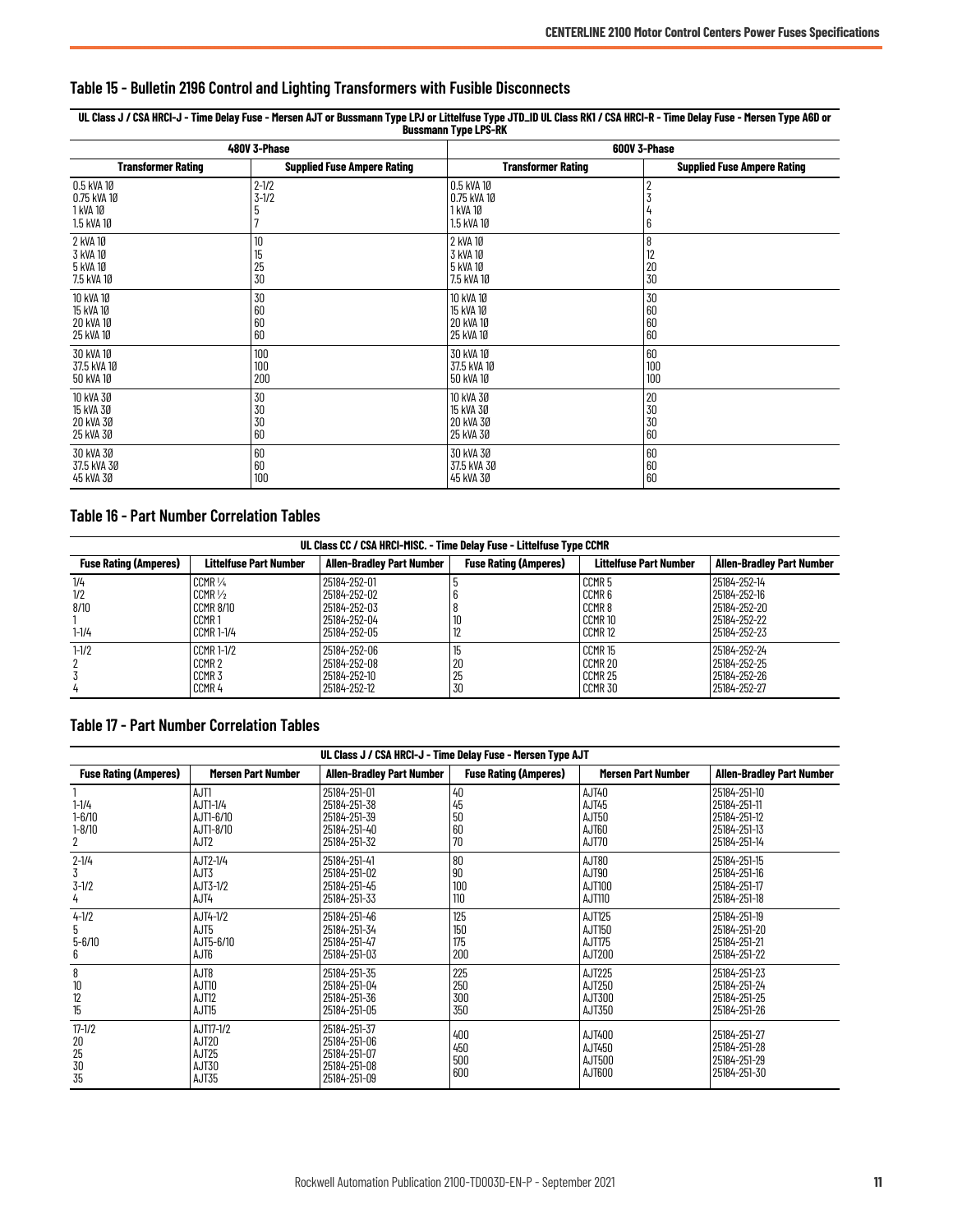| UL Class J / CSA HRCI-J - Time Delay Fuse Bussmann Type LPJ |                                                                        |                                                                              |                              |                                                                                    |                                                                              |
|-------------------------------------------------------------|------------------------------------------------------------------------|------------------------------------------------------------------------------|------------------------------|------------------------------------------------------------------------------------|------------------------------------------------------------------------------|
| <b>Fuse Rating (Amperes)</b>                                | <b>Bussmann Part Number</b>                                            | <b>Allen-Bradley Part Number</b>                                             | <b>Fuse Rating (Amperes)</b> | <b>Bussmann Part Number</b>                                                        | Allen-Bradley Part Number                                                    |
| $1 - 1/4$<br>$1 - 6/10$<br>$1 - 8/10$<br>2                  | LPJ-1 SP<br>LPJ-1-1/4 SP<br>LPJ-1-6/10 SP<br>LPJ-1-8/10 SP<br>LPJ-2 SP | 25184-255-01<br>25184-255-02<br>25184-255-03<br>25184-255-04<br>25184-255-05 | 40<br>45<br>50<br>60<br>70   | <b>LPJ-40 SP</b><br><b>LPJ-45 SP</b><br><b>LPJ-50 SP</b><br>LPJ-60 SP<br>LPJ-70 SP | 25184-255-28<br>25184-255-29<br>25184-255-30<br>25184-255-31<br>25184-255-32 |
| $2 - 1/4$<br>3<br>$3 - 1/2$<br>4                            | LPJ-2-1/4 SP<br>LPJ-3 SP<br>LPJ-3-1/2 SP<br>LPJ-4 SP                   | 25184-255-06<br>25184-255-09<br>25184-255-11<br>25184-255-12                 | 80<br>90<br>100<br>110       | LPJ-80 SP<br>LPJ-90 SP<br><b>LPJ-100 SP</b><br><b>LPJ-110 SP</b>                   | 25184-255-33<br>25184-255-34<br>25184-255-35<br>25184-255-36                 |
| $4 - 1/2$<br>5<br>$5 - 6/10$<br>6                           | LPJ-4-1/2 SP<br>$LPJ-5$ SP<br>LPJ-5-6/10 SP<br>LPJ-6 SP                | 25184-255-13<br>25184-255-14<br>25184-255-15<br>25184-255-16                 | 125<br>150<br>175<br>200     | <b>LPJ-125 SP</b><br><b>LPJ-150 SP</b><br><b>LPJ-175 SP</b><br><b>LPJ-200 SP</b>   | 25184-255-37<br>25184-255-38<br>25184-255-39<br>25184-255-40                 |
| 8<br>$\begin{array}{c} 10 \\ 12 \\ 15 \end{array}$          | LPJ-8 SP<br>LPJ-10 SP<br>LPJ-12 SP<br><b>LPJ-15 SP</b>                 | 25184-255-18<br>25184-255-20<br>25184-255-21<br>25184-255-22                 | 225<br>250<br>300<br>350     | <b>LPJ-225 SP</b><br><b>LPJ-250 SP</b><br>LPJ-300 SP<br>LPJ-350 SP                 | 25184-255-41<br>25184-255-42<br>25184-255-43<br>25184-255-44                 |
| $17 - 1/2$<br>20<br>25<br>30<br>35                          | LPJ-17-1/2 SP<br>LPJ-20 SP<br>LPJ-25 SP<br>LPJ-30 SP<br>LPJ-35 SP      | 25184-255-23<br>25184-255-24<br>25184-255-25<br>25184-255-26<br>25184-255-27 | 400<br>450<br>500<br>600     | LPJ-400 SP<br>LPJ-450 SP<br>LPJ-500 SP<br>LPJ-600 SP                               | 25184-255-45<br>25184-255-46<br>25184-255-47<br>25184-255-48                 |

#### <span id="page-11-0"></span>**Table 18 - Part Number Correlation Tables**

#### <span id="page-11-1"></span>**Table 19 - Part Number Correlation Tables**

| UL Class J / CSA HRCI-J - Time Delay Fuse w/ Visual Blown Fuse Indication Littelfuse Type JTD_ID |                                                                        |                                                                              |                              |                                                               |                                                                              |
|--------------------------------------------------------------------------------------------------|------------------------------------------------------------------------|------------------------------------------------------------------------------|------------------------------|---------------------------------------------------------------|------------------------------------------------------------------------------|
| <b>Fuse Rating (Amperes)</b>                                                                     | <b>Littelfuse Part Number</b>                                          | <b>Allen-Bradley Part Number</b>                                             | <b>Fuse Rating (Amperes)</b> | Littelfuse Part Number                                        | <b>Allen-Bradley Part Number</b>                                             |
| $1 - 1/4$<br>$1 - 6/10$<br>$1 - 8/10$<br>2                                                       | JTD 1 ID<br>JTD 1-1/4 ID<br>JTD 1-6/10 ID<br>JTD 1-8/10 ID<br>JTD 2 ID | 25184-257-02<br>25184-257-03<br>25184-257-05<br>25184-257-06<br>25184-257-07 | 40<br>45<br>50<br>60<br>70   | JTD 40 ID<br>JTD 45 ID<br>JTD 50 ID<br>JTD 60 ID<br>JTD 70 ID | 25184-257-30<br>25184-257-31<br>25184-257-32<br>25184-257-33<br>25184-257-34 |
| $2 - 1/4$<br>3<br>$3 - 1/2$<br>4                                                                 | JTD 2-1/4 ID<br>JTD 3 ID<br>JTD 3-1/2 ID<br>JTD 4 ID                   | 25184-257-08<br>25184-257-11<br>25184-257-13<br>25184-257-14                 | 80<br>90<br>100<br>110       | JTD 80 ID<br>JTD 90 ID<br>JTD 100 ID<br>JTD 110 ID            | 25184-257-35<br>25184-257-36<br>25184-257-37<br>25184-257-38                 |
| $4 - 1/2$<br>5<br>$5 - 6/10$<br>6                                                                | JTD 4-1/2 ID<br>JTD 5 ID<br>JTD 5-6/10<br>ID JTD 6 ID                  | 25184-257-15<br>25184-257-16<br>25184-257-17<br>25184-257-18                 | 125<br>150<br>175<br>200     | JTD 125 ID<br>JTD 150 ID<br>JTD 175 ID<br>JTD 200 ID          | 25184-257-39<br>25184-257-40<br>25184-257-41<br>25184-257-42                 |
| 8<br>$10\,$<br>12<br>15                                                                          | JTD 8 ID<br>JTD 10 ID<br>JTD 12 ID<br>JTD 15 ID                        | 25184-257-20<br>25184-257-22<br>25184-257-23<br>25184-257-24                 | 225<br>250<br>300<br>350     | JTD 225 ID<br>JTD 250 ID<br>JTD 300 ID<br>JTD 350 ID          | 25184-257-43<br>25184-257-44<br>25184-257-45<br>25184-257-46                 |
| $17 - 1/2$<br>20<br>25<br>30<br>35                                                               | JTD 17-1/2 ID<br>JTD 20 ID<br>JTD 25 ID<br>JTD 30 ID<br>JTD 35 ID      | 25184-257-25<br>25184-257-26<br>25184-257-27<br>25184-257-28<br>25184-257-29 | 400<br>450<br>500<br>600     | JTD 400 ID<br>JTD 450 ID<br>JTD 500 ID<br>JTD 600 ID          | 25184-257-47<br>25184-257-48<br>25184-257-49<br>25184-257-50                 |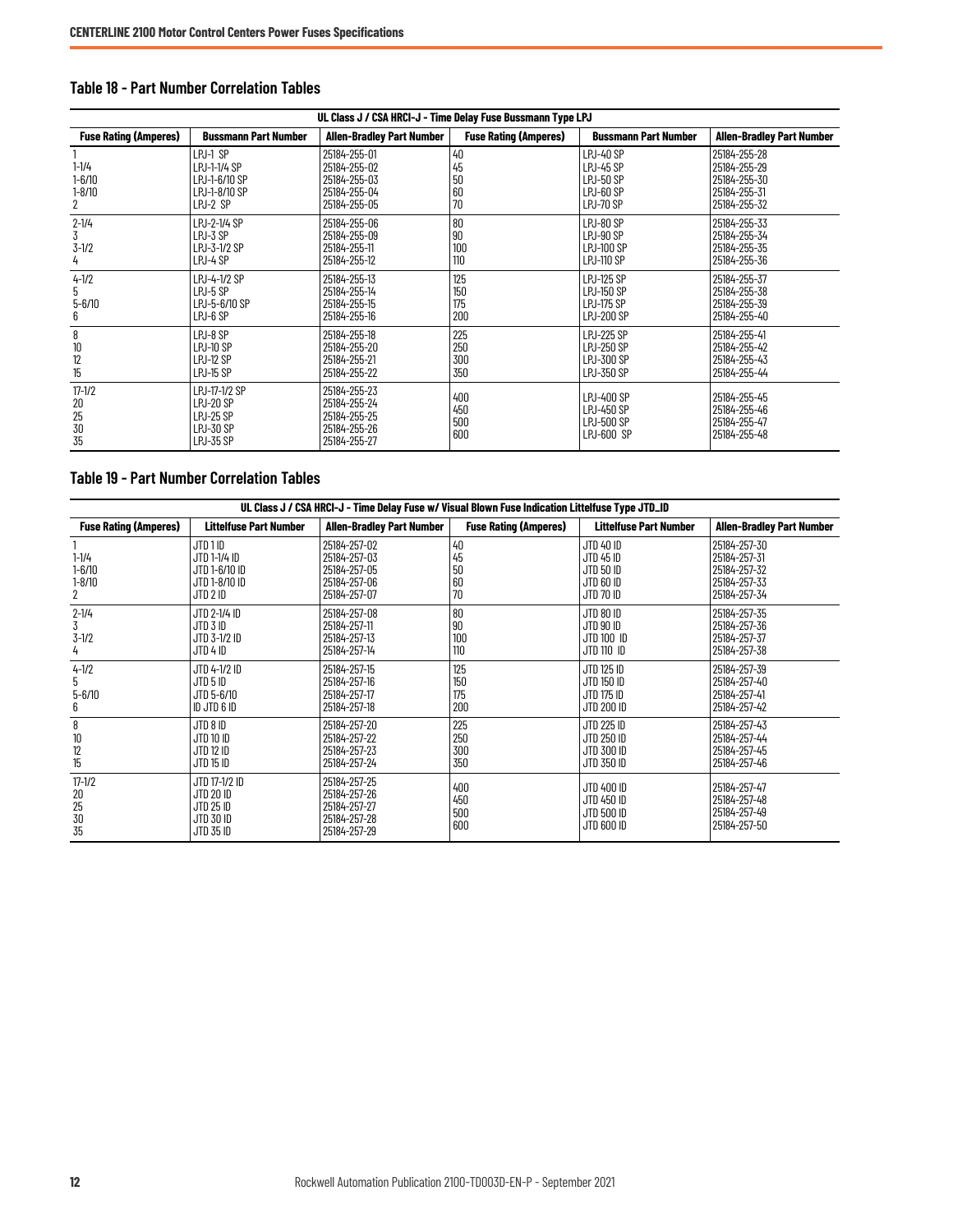| UL Class RK1 - CSA HRCI-R - Time Delay Fuse Mersen Type A6D<br><b>Fuse Rating (Amperes)</b><br><b>Allen-Bradley Part Number</b><br><b>Fuse Rating (Amperes)</b><br><b>Allen-Bradley Part Number</b><br><b>Mersen Part Number</b><br>Mersen Part Number |                                                        |                                                                              |                                 |                                                     |                                                                              |
|--------------------------------------------------------------------------------------------------------------------------------------------------------------------------------------------------------------------------------------------------------|--------------------------------------------------------|------------------------------------------------------------------------------|---------------------------------|-----------------------------------------------------|------------------------------------------------------------------------------|
| 2/10<br>1/2<br>8/10                                                                                                                                                                                                                                    | A6D2/10R<br>A6D1/2R<br>A6D8/10R<br>A6D1R               | 25183-261-03<br>25183-261-06<br>25183-261-08<br>25183-261-09                 | 20<br>25<br>30<br>35            | A6D20R<br>A6D25R<br>A6D30R<br>A6D35R                | 25183-261-33<br>25183-261-34<br>25183-261-35<br>25183-262-01                 |
| $1 - 1/4$<br>$1 - 4/10$<br>$1 - 6/10$<br>$1 - 8/10$                                                                                                                                                                                                    | A6D1-1/4R<br>A6D1-4/10R<br>A6D1-6/10R<br>A6D1-8/10R    | 25183-261-11<br>25183-261-12<br>25183-261-13<br>25183-261-14                 | 40<br>45<br>50<br>60            | A6D40R<br>A6D45R<br>A6D50R<br>A6D60R                | 25183-262-02<br>25183-262-03<br>25183-262-04<br>25183-262-05                 |
| $\overline{2}$<br>$2 - 1/4$<br>$2 - 1/2$<br>3<br>$3 - 2/10$                                                                                                                                                                                            | A6D2R<br>A6D2-1/4R<br>A6D2-1/2R<br>A6D3R<br>A6D3-2/10R | 25183-261-15<br>25183-261-16<br>25183-261-17<br>25183-261-36<br>25183-261-19 | 70<br>80<br>90<br>100<br>110    | A6D70R<br>A6D80R<br>A6D90R<br>A6D100R<br>A6D110R    | 25183-263-01<br>25183-263-02<br>25183-263-03<br>25183-263-04<br>25183-263-05 |
| $3 - 1/2$<br>4<br>$4 - 1/2$<br>5<br>$5 - 6/10$                                                                                                                                                                                                         | A6D3-1/2R<br>A6D4R<br>A6D4-1/2R<br>A6D5R<br>A6D5-6/10R | 25183-261-20<br>25183-261-21<br>25183-261-22<br>25183-261-23<br>25183-261-24 | 125<br>150<br>175<br>200<br>225 | A6D125R<br>A6D150R<br>A6D175R<br>A6D200R<br>A6D225R | 25183-263-06<br>25183-263-07<br>25183-263-08<br>25183-263-09<br>25183-263-10 |
| 6<br>8<br>9                                                                                                                                                                                                                                            | A6D6R<br>A6D7R<br>A6D8R<br>A6D9R                       | 25183-261-37<br>25183-261-26<br>25183-261-27<br>25183-261-28                 | 250<br>300<br>350<br>400        | A6D250R<br>A6D300R<br>A6D350R<br>A6D400R            | 25183-263-11<br>25183-263-12<br>25183-263-13<br>25183-263-14                 |
| 10<br>12<br>15<br>$17 - 1/2$                                                                                                                                                                                                                           | A6D10R<br>A6D12R<br>A6D15R<br>A6D17-1/2R               | 25183-261-29<br>25183-261-30<br>25183-261-31<br>25183-261-32                 | 450<br>500<br>600               | A6D450R<br>A6D500R<br>A6D600R                       | 25183-263-15<br>25183-263-16<br>25183-263-17                                 |

## <span id="page-12-0"></span>**Table 20 - Part Number Correlation Tables**

# <span id="page-12-1"></span>**Table 21 - Part Number Correlation Tables**

| UL Class L / CSA HRCI-L - Time Delay Fuse Mersen Type A4BT |                           |                                  |  |  |
|------------------------------------------------------------|---------------------------|----------------------------------|--|--|
| <b>Fuse Rating (Amperes)</b>                               | <b>Mersen Part Number</b> | <b>Allen-Bradlev Part Number</b> |  |  |
| 601                                                        | A4BT601                   | 25184-253-01                     |  |  |
| 700                                                        | A4BT700                   | 25184-253-03                     |  |  |
| 800                                                        | A4BT800                   | 25184-253-05                     |  |  |
| 1000                                                       | A4BT1000                  | 25184-253-07                     |  |  |
| 1200                                                       | A4BT1200                  | 25184-253-09                     |  |  |
| 1600                                                       | A4BT1600                  | 25184-253-12                     |  |  |
| 2000                                                       | A4BT2000                  | 25184-253-14                     |  |  |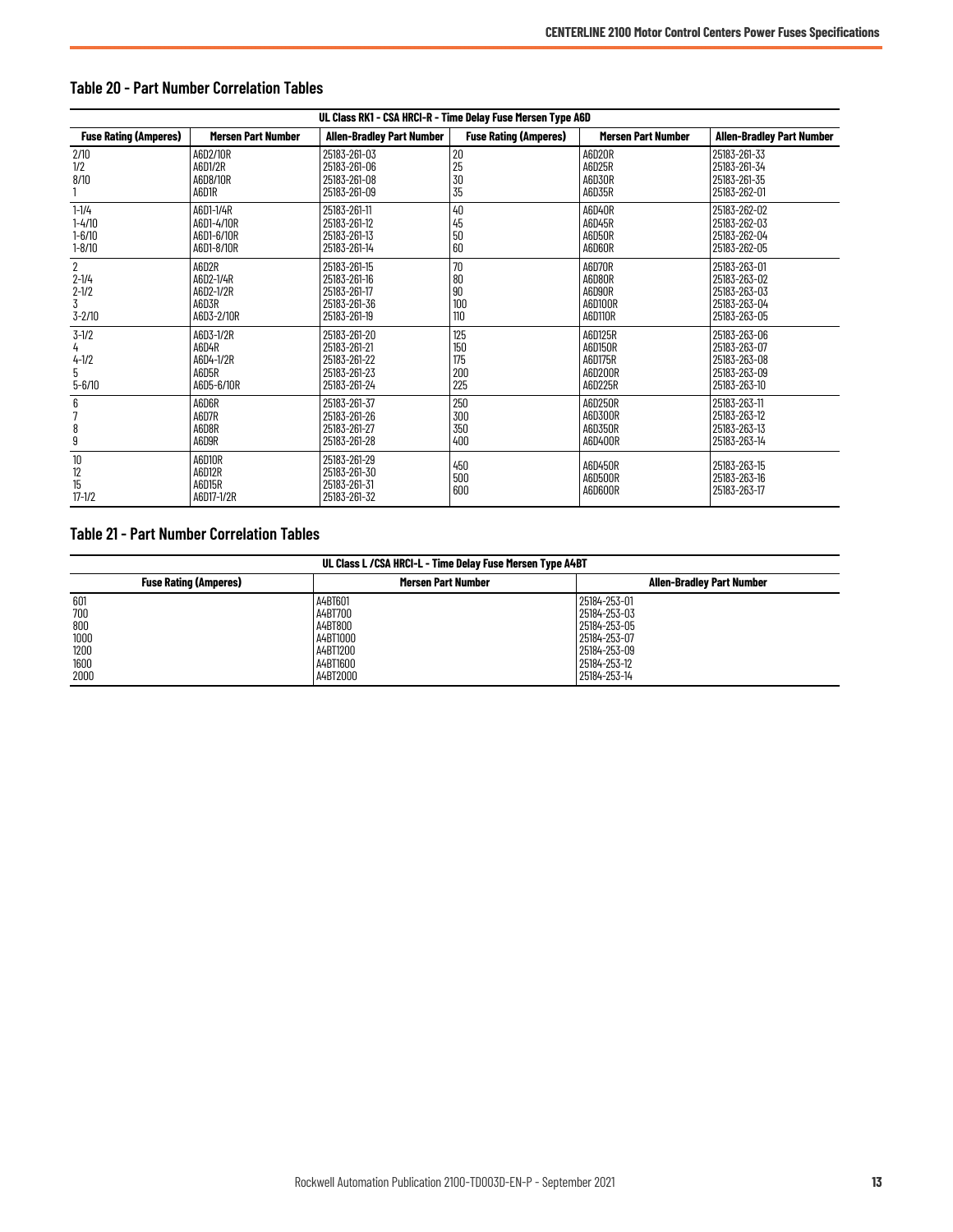### <span id="page-13-0"></span>**Table 22 - Part Number Correlation Tables**

| UL Class RK1 / CSA HRCI-R - Time Delay Fuse Bussmann Type LPS-RK |                                                          |                                                              |  |  |  |
|------------------------------------------------------------------|----------------------------------------------------------|--------------------------------------------------------------|--|--|--|
| <b>Fuse Rating (Amperes)</b>                                     | <b>Bussmann Part Number</b>                              | <b>Allen-Bradley Part Number</b>                             |  |  |  |
| $2/10$                                                           | LPS-RK-2/10 SP                                           | 25183-249-03                                                 |  |  |  |
| 1/2                                                              | LPS-RK-1/2 SP                                            | 25183-249-06                                                 |  |  |  |
| 8/10                                                             | LPS-RK- 8/10 SP                                          | 25183-249-08                                                 |  |  |  |
| 1                                                                | LPS-RK-1 SP                                              | 25183-249-09                                                 |  |  |  |
| $1 - 1/4$                                                        | LPS-RK-1-1/4 SP                                          | 25183-249-11                                                 |  |  |  |
| $1 - 4/10$                                                       | LPS-RK-1-4/10 SP                                         | 25183-249-12                                                 |  |  |  |
| $1 - 6/10$                                                       | LPS-RK-1-6/10 SP                                         | 25183-249-13                                                 |  |  |  |
| $1 - 8/10$                                                       | LPS-RK-1-8/10 SP                                         | 25183-249-14                                                 |  |  |  |
| $\overline{2}$                                                   | LPS-RK-2 SP                                              | 25183-249-15                                                 |  |  |  |
| $2 - 1/4$                                                        | LPS-RK-2-1/4 SP                                          | 25183-249-16                                                 |  |  |  |
| $2 - 1/2$                                                        | LPS-RK-2-1/2 SP                                          | 25183-249-17                                                 |  |  |  |
| 3                                                                | LPS-RK-3 SP                                              | 25183-249-36                                                 |  |  |  |
| $3 - 2/10$                                                       | LPS-RK-3-2/10 SP                                         | 25183-249-19                                                 |  |  |  |
| $3 - 1/2$                                                        | LPS-RK-3-1/2 SP                                          | 25183-249-20                                                 |  |  |  |
| 4                                                                | LPS-RK-4 SP                                              | 25183-249-21                                                 |  |  |  |
| $4 - 1/2$                                                        | LPS-RK-4-1/2 SP                                          | 25183-249-22                                                 |  |  |  |
| 5                                                                | LPS-RK-5 SP                                              | 25183-249-23                                                 |  |  |  |
| $5 - 6/10$                                                       | LPS-RK-5-6/10 SP                                         | 25183-249-24                                                 |  |  |  |
| $\begin{array}{c} 6 \\ 7 \end{array}$<br>8<br>$\boldsymbol{9}$   | LPS-RK-6 SP<br>LPS-RK-7 SP<br>LPS-RK-8 SP<br>LPS-RK-9 SP | 25183-249-37<br>25183-249-26<br>25183-249-27<br>25183-249-28 |  |  |  |
| 10                                                               | LPS-RK-10 SP                                             | 25183-249-29                                                 |  |  |  |
| 12                                                               | LPS-RK-12 SP                                             | 25183-249-30                                                 |  |  |  |
| 15                                                               | LPS-RK-15 SP                                             | 25183-249-31                                                 |  |  |  |
| $17 - 1/2$                                                       | LPS-RK-17-1/2 SP                                         | 25183-249-32                                                 |  |  |  |
| 20                                                               | LPS-RK-20 SP                                             | 25183-249-33                                                 |  |  |  |
| 25                                                               | LPS-RK-25 SP                                             | 25183-249-34                                                 |  |  |  |
| 30                                                               | LPS-RK-30 SP                                             | 25183-249-35                                                 |  |  |  |
| 35                                                               | LPS-RK-35 SP                                             | 25183-250-01                                                 |  |  |  |
| 40                                                               | LPS-RK-40 SP                                             | 25183-250-02                                                 |  |  |  |
| 45                                                               | LPS-RK-45 SP                                             | 25183-250-03                                                 |  |  |  |
| 50                                                               | LPS-RK-50 SP                                             | 25183-250-04                                                 |  |  |  |
| 60                                                               | LPS-RK-60 SP                                             | 25183-250-05                                                 |  |  |  |
| 70                                                               | LPS-RK-70 SP                                             | 25183-251-01                                                 |  |  |  |
| 80                                                               | LPS-RK-80 SP                                             | 25183-251-02                                                 |  |  |  |
| 90                                                               | LPS-RK-90 SP                                             | 25183-251-03                                                 |  |  |  |
| 100                                                              | LPS-RK-100 SP                                            | 25183-251-04                                                 |  |  |  |
| 110                                                              | LPS-RK-110 SP                                            | 25183-251-05                                                 |  |  |  |
| 125                                                              | LPS-RK-125 SP                                            | 25183-251-06                                                 |  |  |  |
| 150                                                              | LPS-RK-150 SP                                            | 25183-251-07                                                 |  |  |  |
| 175                                                              | LPS-RK-175 SP                                            | 25183-251-08                                                 |  |  |  |
| 200                                                              | LPS-RK-200 SP                                            | 25183-251-09                                                 |  |  |  |
| 225                                                              | LPS-RK-225 SP                                            | 25183-251-10                                                 |  |  |  |
| 250                                                              | LPS-RK-250 SP                                            | 25183-251-11                                                 |  |  |  |
| 300                                                              | LPS-RK-300 SP                                            | 25183-251-12                                                 |  |  |  |
| 350                                                              | LPS-RK-350 SP                                            | 25183-251-13                                                 |  |  |  |
| 400                                                              | LPS-RK-400 SP                                            | 25183-251-14                                                 |  |  |  |
| 450                                                              | LPS-RK-450 SP                                            | 25183-251-15                                                 |  |  |  |
| 500                                                              | LPS-RK-500 SP                                            | 25183-251-16                                                 |  |  |  |
| 600                                                              | LPS-RK-600 SP                                            | 25183-251-17                                                 |  |  |  |

### <span id="page-13-1"></span>**Table 23 - Part Number Correlation Tables**

| UL Class L / CSA HRCI-L - Time Delay Fuse - Bussmann Type KLU |                             |                                  |  |  |
|---------------------------------------------------------------|-----------------------------|----------------------------------|--|--|
| <b>Fuse Rating (Amperes)</b>                                  | <b>Bussmann Part Number</b> | <b>Allen-Bradlev Part Number</b> |  |  |
| 601                                                           | <b>KLU-601</b>              | 25184-256-01                     |  |  |
| 700                                                           | <b>KLU-700</b>              | 25184-256-03                     |  |  |
| 800                                                           | <b>KLU-800</b>              | 25184-256-04                     |  |  |
| 1000                                                          | KLU-1000                    | 25184-256-05                     |  |  |
| 1200                                                          | KLU-1200                    | 25184-256-06                     |  |  |
| 1600                                                          | KLU-1600                    | 25184-256-08                     |  |  |
| 2000                                                          | KLU-2000                    | 25184-256-09                     |  |  |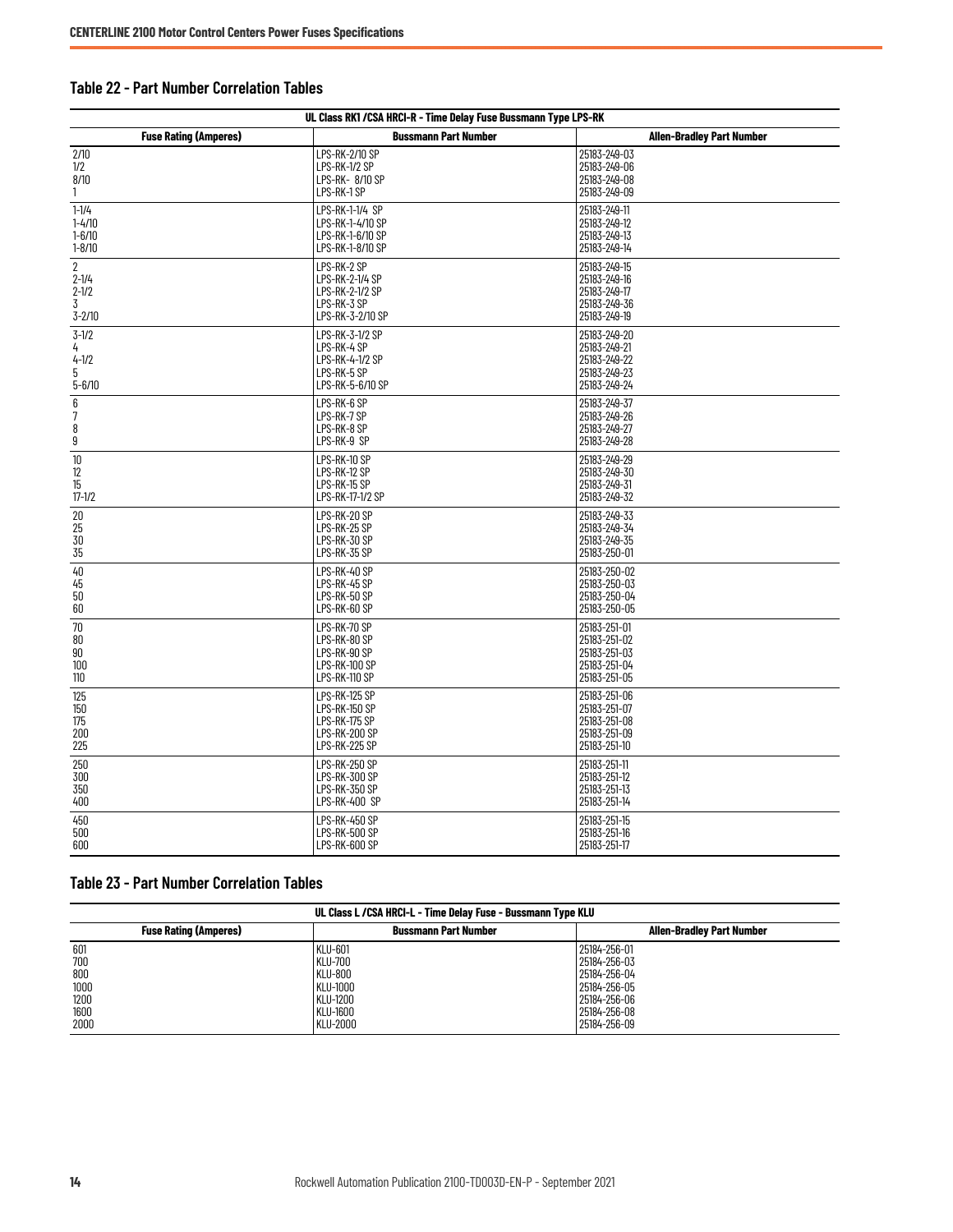| Class C Form II - CSA HRCII-C Mersen Types GIA (230 A), GIS (4060 A), GCP (80100 A), GF (125200 A), GM (250400 A), and GLM (450600 A) |                               |                                                              |  |  |
|---------------------------------------------------------------------------------------------------------------------------------------|-------------------------------|--------------------------------------------------------------|--|--|
| <b>Fuse Rating (Amperes)</b>                                                                                                          | <b>Mersen Part Number</b>     | <b>Allen-Bradley Part Number</b>                             |  |  |
| 6<br>10                                                                                                                               | GIA2<br>GIA4<br>GIA6<br>GIA10 | 25172-261-01<br>25172-261-02<br>25172-261-03<br>25172-261-04 |  |  |
| 15                                                                                                                                    | GIA15                         | 25172-261-05                                                 |  |  |
| 20                                                                                                                                    | GIA20                         | 25172-261-06                                                 |  |  |
| 25                                                                                                                                    | GIA25                         | 25172-261-07                                                 |  |  |
| 30                                                                                                                                    | GIA30                         | 25172-261-08                                                 |  |  |
| 40                                                                                                                                    | GIS40                         | 25172-261-10                                                 |  |  |
| 50                                                                                                                                    | GIS50                         | 25172-261-11                                                 |  |  |
| 60                                                                                                                                    | GIS60                         | 25172-261-12                                                 |  |  |
| 80                                                                                                                                    | GCP80                         | 25172-261-13                                                 |  |  |
| 100                                                                                                                                   | GCP100                        | 25172-261-14                                                 |  |  |
| 125                                                                                                                                   | GF125                         | 25172-262-03                                                 |  |  |
| 150                                                                                                                                   | GF150                         | 25172-262-04                                                 |  |  |
| 200                                                                                                                                   | GF200                         | 25172-262-05                                                 |  |  |
| 250                                                                                                                                   | GM250                         | 25172-263-01                                                 |  |  |
| 300                                                                                                                                   | GM300                         | 25172-263-02                                                 |  |  |
| 350                                                                                                                                   | GM350                         | 25172-263-03                                                 |  |  |
| 400                                                                                                                                   | GM400                         | 25172-263-04                                                 |  |  |
| 450                                                                                                                                   | GLM450                        | 25172-263-05                                                 |  |  |
| 500                                                                                                                                   | GLM500                        | 25172-263-06                                                 |  |  |
| 600                                                                                                                                   | GLM600                        | 25172-263-07                                                 |  |  |

# <span id="page-14-0"></span>**Table 24 - Part Number Correlation Tables**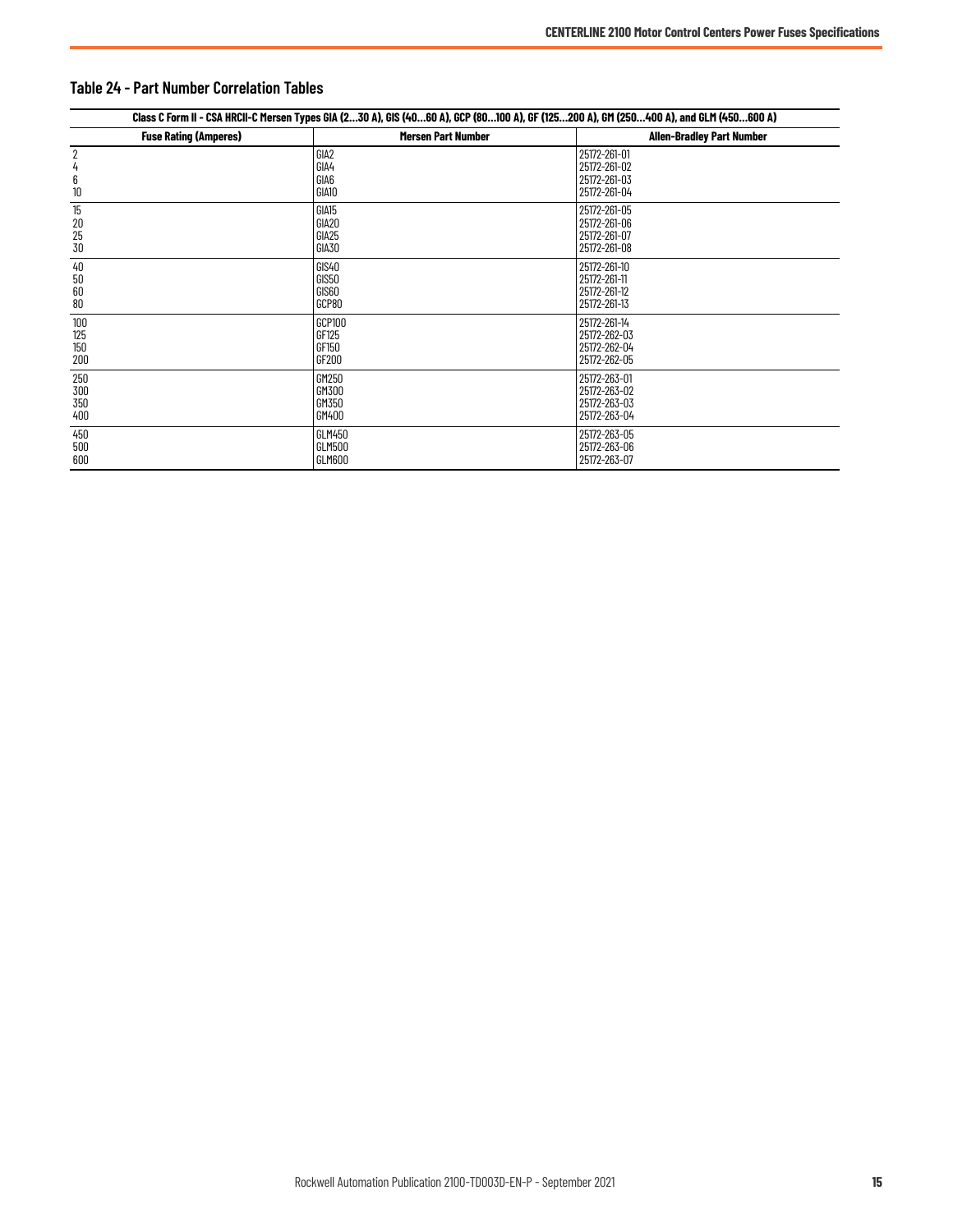|                   | Typical Acceleration Time £ 5 sec. (Hp Code Suffix _T) |                                |                                        | Long Acceleration Time > 5 sec. (Hp Code Suffix _L) |                           |                                   |
|-------------------|--------------------------------------------------------|--------------------------------|----------------------------------------|-----------------------------------------------------|---------------------------|-----------------------------------|
| <b>Horsepower</b> | <b>Fuse Clip Rating</b><br>(Amperes)                   | Fuse Type <sup>(1)</sup>       | <b>Fuse Clip Designator</b>            | <b>Fuse Clip Rating</b><br>(Amperes)                | Fuse Type <sup>(1)</sup>  | <b>Fuse Clip Designator</b>       |
| 0.12510           | 30                                                     | cc<br>J<br>RK1<br>HRCII-C      | 20C<br>20J<br>20R<br><b>20E</b>        | 30                                                  | cc<br>J<br>RK1<br>HRCII-C | 20C<br>20J<br>20R<br>20E          |
| 15                | 30<br>60                                               | J<br>RK1<br>HRCII-C            | 20J<br><b>20R</b><br><b>20E</b>        | 60                                                  | J<br>RK1<br>HRCII-C       | 20J<br>20R<br>20E                 |
| 20                | 60                                                     | J<br>RK1<br>HRCII-C            | 20J<br>20R<br><b>20E</b>               | 60                                                  | J<br>RK1<br>HRCII-C       | $20J$<br>$20R$<br><b>20E</b>      |
| 25                | 60<br>$100\,$                                          | J<br>RK1<br>HRCII-C            | 20J<br><b>20R</b><br><b>20E</b>        | 60<br>100                                           | J<br>RK1<br>HRCII-C       | 20J<br><b>20R</b><br><b>20E</b>   |
| 30                | $60\,$                                                 | J<br>RK1                       | 20J<br><b>20R</b>                      | 100                                                 | J RK1<br>HRCII-C          | 20J<br>20R<br><b>20E</b>          |
| 40                | 100<br>$100\,$                                         | HRCII-C<br>J<br>RK1<br>HRCII-C | <b>20E</b><br>20J<br>20R<br><b>20E</b> | 100                                                 | J<br>RK1<br>HRCII-C       | 20J<br>20R<br>20E                 |
| 50                | 100                                                    | J<br>RK1<br>HRCII-C            | 20J<br>20R<br>20E                      | 200                                                 | J<br>RK1<br>HRCII-C       | 20J<br>20R<br><b>20E</b>          |
| 60                | 200                                                    | J<br>RK1<br>HRCII-C            | 20J<br><b>20R</b><br><b>20E</b>        | 200                                                 | J<br>RK1<br>HRCII-C       | 20J<br>20R<br>20E                 |
| 75                | 200                                                    | J<br>RK1<br>HRCII-C            | 20J<br>20R<br><b>20E</b>               | 200                                                 | J<br>RK1<br>HRCII-C       | 20J<br>20R<br><b>20E</b>          |
| 100               | 200                                                    | J<br>RK1<br>HRCII-C            | 20J<br>$\overline{20}$ R<br>20E        | 400                                                 | J                         | 20J                               |
| 125               | 400                                                    | J<br>RK1<br>HRCII-C            | 20J<br>$20R^{(2)}$<br>$20E^{(2)}$      | 400                                                 | J<br>RK1<br>HRCII-C       | 20J<br>$20R^{(2)}$<br>$20E^{(2)}$ |
| 150               | 400                                                    | J<br>RK1<br>HRCII-C            | 20J<br>20R<br><b>20E</b>               | 400                                                 | J<br>RK1<br>HRCII-C       | 20J<br>$20R^{(2)}$<br>$20E^{(2)}$ |
| 200               | 400                                                    | J<br>RK1<br>HRCII-C            | 20J<br>20R<br><b>20E</b>               | 400<br>600                                          | HRCII-C<br>J              | 20E<br>20J                        |
|                   | 400                                                    | HRCII-C                        | 20E                                    | 400                                                 | HRCII-C                   | 20E                               |
| 250               | 600                                                    | J<br>RK1                       | 20J<br>$20R^{(3)}$                     | 600                                                 | J<br>RK1                  | 20J<br>$20R^{(3)}$                |
| 300               | $400$<br>600                                           | HRCII-C<br>J<br>RK             | 20E<br>20J<br>$20R^{(3)}$              | 600                                                 | HRCII-C                   | <b>20E</b>                        |
|                   | 800                                                    | L                              | $20L^{(3)}$                            | 800                                                 | Г                         | 20L?                              |
| 350               | 600                                                    | HRCII-C                        | 20E                                    | 600                                                 | HRCII-C                   | 20E                               |
|                   | 800                                                    | L                              | 20L?                                   | 800                                                 | L                         | 20L?                              |
| $400$             | $600\,$<br>$800\,$                                     | HRCII-C<br>L                   | 20E?<br>20L?                           | 600                                                 | HRCII-C                   | 20E?                              |

## <span id="page-15-0"></span>**Table 25 - Valid Horsepower / Fuse Clip Rating When Supplying Power Fuses - 460V**

<span id="page-15-1"></span>(1) HRCII-C fuses are available in Canada only and are NOT UL Listed.

<span id="page-15-2"></span>(2) Option NOT valid on 2112 vacuum applications. Catalog number, second position (2L). (3) Option NOT valid on 2112 vacuum applications. Catalog number, second position (2P).

<span id="page-15-3"></span>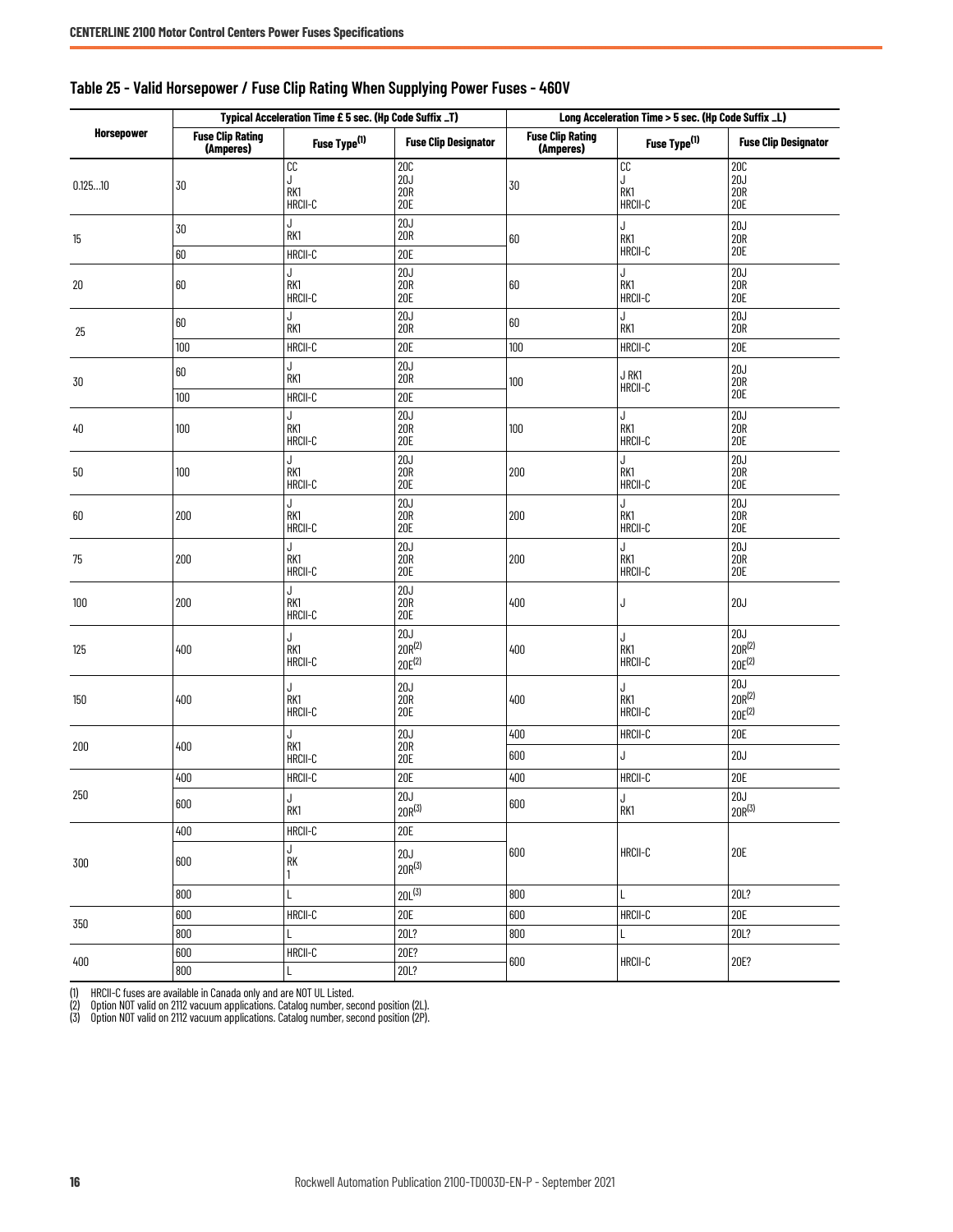|                   | Typical Acceleration Time £ 5 sec. (Hp Code Suffix _T) |                                |                                        | Long Acceleration Time > 5 sec. (Hp Code Suffix _L) |                                  |                                          |
|-------------------|--------------------------------------------------------|--------------------------------|----------------------------------------|-----------------------------------------------------|----------------------------------|------------------------------------------|
| <b>Horsepower</b> | <b>Fuse Clip Rating</b><br>(Amperes)                   | Fuse Type <sup>(1)</sup>       | <b>Fuse Clip Designator</b>            | <b>Fuse Clip Rating</b><br>(Amperes)                | Fuse Type <sup>(1)</sup>         | <b>Fuse Clip Designator</b>              |
| 0.12510           | 30                                                     | cc<br>J<br>RK1<br>HRCII-C      | <b>20C</b><br>20J<br><b>20R</b><br>20E | 30                                                  | cc<br>J<br>RK1<br>HRCII-C        | <b>20C</b><br>20J<br><b>20R</b><br>20E   |
| 15                | 30                                                     | J<br>RK1<br>$HRCII-C(1)$       | 20J<br><b>20R</b><br>20E               | 30<br>60                                            | J<br>RK1<br>HRCII-C              | 20J<br><b>20R</b><br>20E                 |
| 2025              | 60                                                     | J<br>RK1<br>HRCII-C            | 20J<br><b>20R</b><br>20E               | 60                                                  | J<br>RK1<br>HRCII-C              | 20J<br>20R<br>20E                        |
| 30                | 60                                                     | J<br>RK1<br>HRCII-C            | 20J<br><b>20R</b><br>20E               | 60<br>100                                           | J<br>RK1<br>HRCII-C              | 20J<br><b>20R</b><br><b>20E</b>          |
| 40                | $60\,$                                                 | J<br>RK1                       | 20J<br>20R                             | 100                                                 | J<br>RK1                         | 20J<br><b>20R</b>                        |
| 50                | 100<br>100                                             | HRCII-C<br>J<br>RK1<br>HRCII-C | 20E<br>20J<br><b>20R</b><br>20E        | 100                                                 | $HRCII-C$<br>J<br>RK1<br>HRCII-C | 20E<br>20J<br><b>20R</b><br><b>20E</b>   |
| 60                | 100                                                    | J<br>RK1<br>HRCII-C            | 20J<br><b>20R</b><br>20E               | 200                                                 | J<br>RK1<br>HRCII-C              | 20J<br><b>20R</b><br><b>20E</b>          |
| 75100             | 200                                                    | J<br>RK1<br>HRCII-C            | 20J<br>20R<br>20E                      | 200                                                 | J<br>RK1<br>HRCII-C              | 20J<br>20R<br>20E                        |
| 125               | 200                                                    | J<br>RK1<br>HRCII-C            | 20J<br><b>20R</b><br>20E               | 200<br>400                                          | HRCII-C<br>J<br>RK1              | 20E<br>20J<br>$20R^{(2)}$                |
| 150               | 200<br>400                                             | HRCII-C<br>J<br>RK1            | <b>20E</b><br>20J<br>$20R^{(2)}$       | 400                                                 | J<br>RK1<br>HRCII-C              | 20J<br>20R (2) (3)<br>20E <sup>(2)</sup> |
| 200               | 400                                                    | J<br>RK1<br>HRCII-C            | 20J<br>20R<br>20E                      | 400                                                 | J<br>RK1<br>HRCII-C              | 20J<br>20R<br>20E                        |
| 250               | 400                                                    | J<br>RK1<br>HRCII-C            | 20J<br><b>20R</b><br>20E               | 400<br>600                                          | HRCII-C<br>J                     | 20E<br>$20J^{(3)}$                       |
|                   | 400                                                    | HRCII-C                        | 20E                                    | 400                                                 | HRCII-C                          | 20E                                      |
| 300               | 600                                                    | J<br>RK1                       | 20J<br>20R                             | 600                                                 | J<br>RK1                         | 20J<br>$20R^{(3)}$                       |
| 350               | 400                                                    | HRCII-C                        | 20E                                    | 600                                                 | HRCII-C                          |                                          |
|                   | 600                                                    | J<br>RK1                       | 20J<br>$20R^{(4)}$                     |                                                     |                                  | 20E                                      |
|                   | 800                                                    | L                              | $20L^{(4)}$                            | 800                                                 | L                                | $20L^{(4)}$                              |
| 400500            | 600                                                    | HRCII-C                        | 20E                                    | 600                                                 | HRCII-C                          | 20E                                      |
|                   | 800                                                    |                                | $20L^{(4)}$                            | 800                                                 | L                                | $20^{(4)}$                               |

#### <span id="page-16-0"></span>**Table 26 - Valid Horsepower / Fuse Clip Rating When Supplying Power Fuses - 575V**

<span id="page-16-1"></span>

<span id="page-16-2"></span>(1) HRCII-C fuses are available in Canada only and are NOT UL Listed.<br>(2) Option NOT valid on 2112 vacuum applications. Catalog number, second position (2L).<br>(3) Option NOT valid on 2112 vacuum applications. Cata

<span id="page-16-3"></span>

<span id="page-16-4"></span>(4) Option NOT valid 2112 vacuum applications. Catalog number, second position (2P).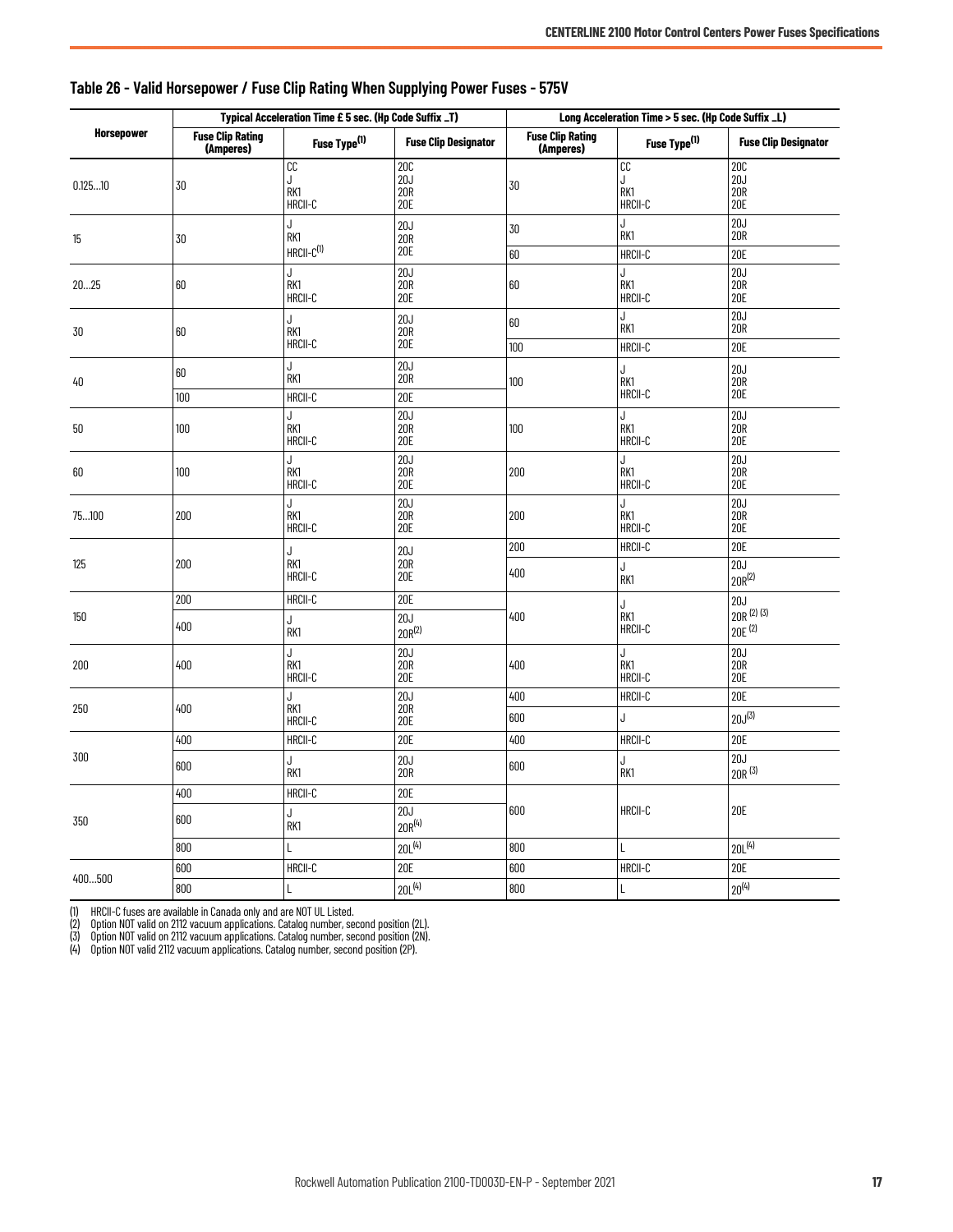# **Notes:**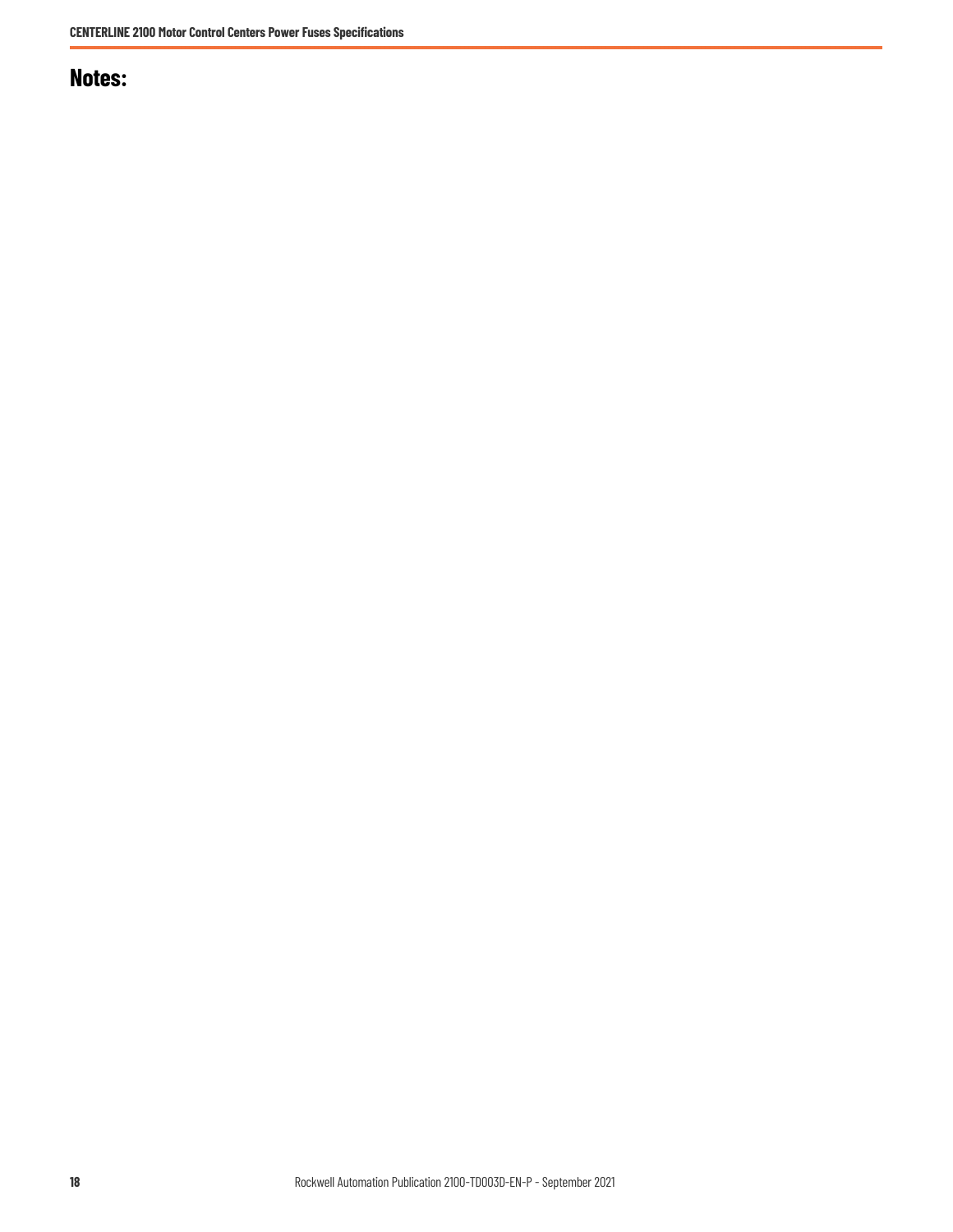# <span id="page-18-0"></span>**Additional Resources**

These documents contain additional information concerning related products from Rockwell Automation.

| <b>Resource</b>                                                                                                     | <b>Description</b>                                                                                                                                                                                                                                                                       |
|---------------------------------------------------------------------------------------------------------------------|------------------------------------------------------------------------------------------------------------------------------------------------------------------------------------------------------------------------------------------------------------------------------------------|
| CENTERLINE <sup>®</sup> 2100 Motor Control Centers Bulletin 1494U Disconnect Switch/Fuse                            | Provides information to install a 30 A, 60 A, or 100 A Bulletin 1494U Disconnect Switch in a                                                                                                                                                                                             |
| Block Installation Instructions, publication 2100-IN095                                                             | CENTERLINE 2100 motor control center unit.                                                                                                                                                                                                                                               |
| CENTERLINE 2100 Motor Control Centers Bulletin 1494U Disconnect Switch/Fuse                                         | Provides information to install a 200 A or 400 A Bulletin 1494U Disconnect Switch in a                                                                                                                                                                                                   |
| Block Installation Instructions, publication 2100-IN099                                                             | CENTERLINE 2100 motor control center unit.                                                                                                                                                                                                                                               |
| CENTERLINE 2100 Disconnect Switch Specifications Technical Data,                                                    | Provides specification and dimension information for 1494U disconnect switch in a CENTERLINE                                                                                                                                                                                             |
| publication 2100-TD035                                                                                              | 2100 motor control center unit.                                                                                                                                                                                                                                                          |
| <b>CENTERLINE 2100 Motor Control Centers Program Guide, publication 2100-CA004</b>                                  | Provides quidelines for the configuration of CENTERLINE 2100 motor control centers.                                                                                                                                                                                                      |
| American Standards, Configurations, and Ratings: Introduction to                                                    | Provides an overview of American motor circuit design based on methods that are outlined                                                                                                                                                                                                 |
| Motor Circuit Design, publication <i>IC-AT001</i>                                                                   | in the NEC.                                                                                                                                                                                                                                                                              |
| Industrial Components Preventive Maintenance, Enclosures, and Contact                                               | Provides a quick reference tool for Allen-Bradley industrial automation controls and                                                                                                                                                                                                     |
| Ratings Specifications, publication <i>IC-TD002</i>                                                                 | assemblies.                                                                                                                                                                                                                                                                              |
| Safety Guidelines for the Application, Installation, and Maintenance of<br>Solid-state Control, publication SGI-1.1 | Designed to harmonize with NEMA Standards Publication No. ICS 1.1-1987 and provides<br>general guidelines for the application, installation, and maintenance of solid-state control in<br>the form of individual devices or packaged assemblies incorporating solid-state<br>components. |
| Industrial Automation Wiring and Grounding Guidelines, publication 1770-4.1                                         | Provides general guidelines for installing a Rockwell Automation industrial system.                                                                                                                                                                                                      |
| Product Certifications website, rok.auto/certifications.                                                            | Provides declarations of conformity, certificates, and other certification details.                                                                                                                                                                                                      |

You can view or download publications at [rok.auto/literature.](https://rok.auto/literature)